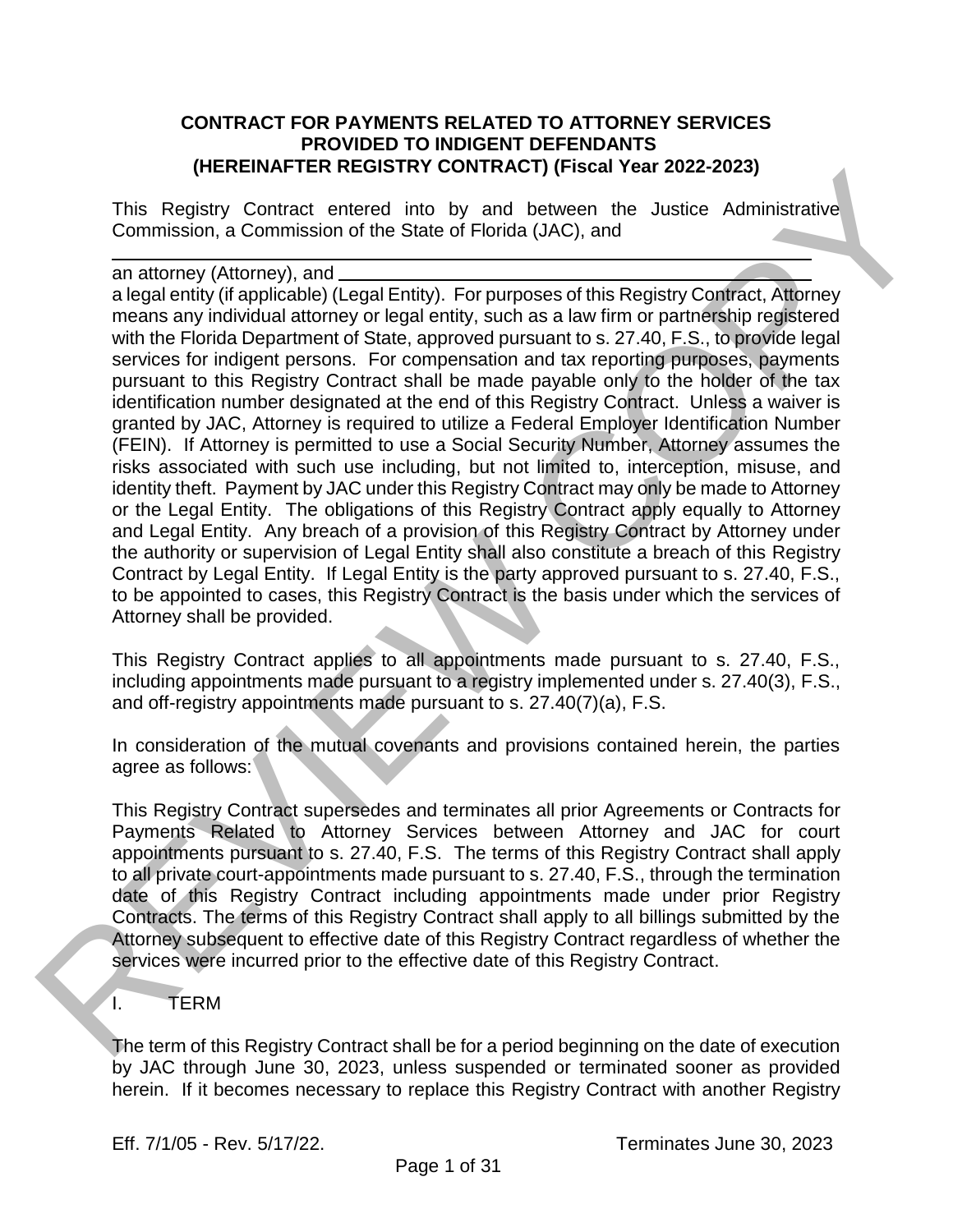Contract, then the new Registry Contract shall supersede and terminate this Registry Contract.

# II. SERVICES

1. Attorney contracts with JAC to provide legal services for indigent person(s) constitutionally or statutorily entitled to the appointment of counsel for the categories of cases as provided by the Florida Statutes and the General Appropriations Act. JAC shall not provide compensation for any category of case not listed in the Florida Statutes and the General Appropriations Act. Attorney shall not seek compensation or reimbursement by JAC for fees, costs, or related expenses except for those categories of cases specifically delineated in the Florida Statutes and the General Appropriations Act. The indigent person(s) is deemed to be the client (Client) of Attorney or Legal Entity appointed by the court.

2. Attorney shall personally perform the legal services required for the case. Attorney shall at all times comply with all requirements of the Florida Statutes, the Rules of Professional Conduct, the Rules Regulating The Florida Bar, and the practice and procedures of courts within the Circuit. Attorney may not reassign or subcontract any appointed case or portion thereof to another attorney or bill for work performed by another attorney. This limitation on subcontracting, reassigning, or billing shall include associates or partners of Attorney's law firm regardless of whether the associate or partner is on the registry. Attorney affirmatively waives the right to seek compensation for work performed by any other attorney. Attorney shall not bill for work performed by a paralegal, secretary (or other similar clerical office support), legal assistant, administrative assistant, or any other employee of Attorney's law practice. Attorney shall not bill for clerical or secretarial work, or work of a similar nature, performed by Attorney. Attorney shall not bill for overhead expenses either directly or indirectly through a due process vendor. Overhead expenses include, but are not limited to, expenses associated with postage, courier services, internal or in-house copying, telephone charges including long distance and collect calls, and computerized research services such as Westlaw and Lexis/Nexis. Attorney shall not bill for purchase of computer equipment including portable flash and hard drives and other storage media, portable devices such as MP3 players, office equipment, office supplies, legal materials, books, personal items, haircuts, manicures, or other such personal services for the client. Attorney may only be compensated for services reasonably necessary for defense of the case. II. SERVICES<br>
1. SERVICES<br>
1. Attorney contracts with JAC to provide legal services for indigent person(s)<br>
constitutionally or statutorily entitled to the appointment of coursel for the categories of<br>
constitutionally or

3. Attorney shall provide to Client all professional legal services reasonably required related to pending matters from the time of appointment through conclusion. When appropriate, Attorney agrees to file a notice of appeal and to take such other action as may be required to protect the Client's interests in accordance with Florida's Rules of Procedure.

4. Attorney shall provide competent representation to the Client.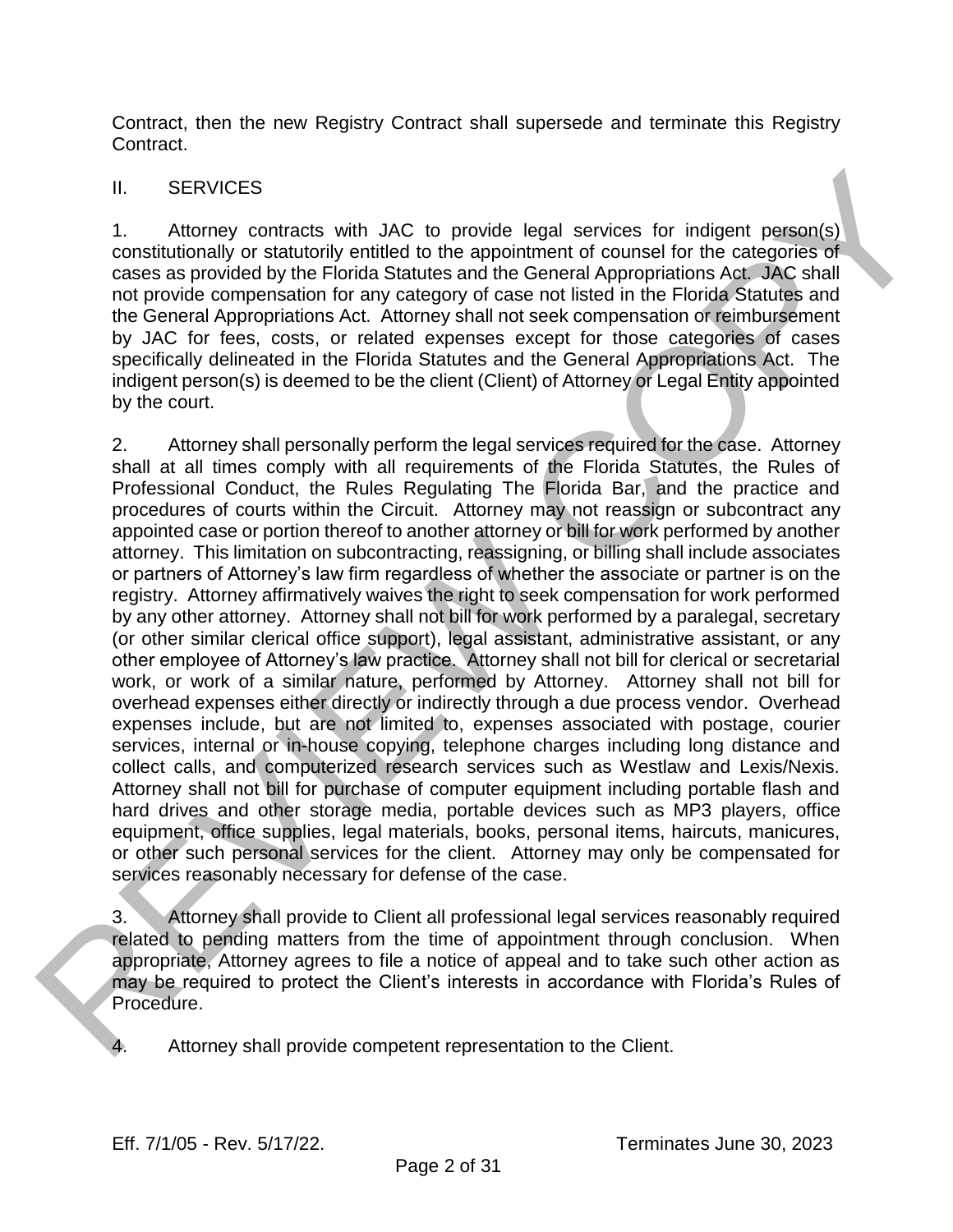5. As soon as feasible following appointment, Attorney shall open an appointed case through the *MyJAC* case opening system. Attorney shall open the case prior to submission of any motion or intended billing for attorney fees, due process costs, or related expenses and within ninety (90) days following the date of appointment. When opening the case, Attorney shall provide JAC a copy of the court's order of appointment that clearly indicates the name of the judge, the style of the case, and the case number. It is Attorney's sole responsibility to obtain and provide an order of appointment within the time frames specified in this subsection. In criminal cases, Attorney shall provide JAC a copy of the charging document and any sentence-enhancing document with the order of appointment. If a charging document is never filed, the Attorney shall provide JAC a copy of the face-sheet of the docket or other court document which delineates the charges against the Defendant. In civil cases other than those brought under Ch. 39 or Ch. 63, F.S., the Attorney shall provide a copy of the pleading that initiated the case. In proceedings brought under Ch. 39 or Ch. 63, F.S., the Attorney shall provide a sufficient portion of the pleading that initiated the case to identify the Client's children involved including their full names and dates of birth. Attorney shall indicate on orders appointing Legal Entity the name and The Florida Bar number of the attorney assigned to the case. The timely opening of cases and submission of orders of appointment is essential and critical to this Registry Contract. If Attorney fails to open the case and provide JAC with the order of appointment within the time frames specified by this subsection, the allowable attorney fees may be reduced by \$25 as an administrative processing fee. This fee shall not apply if the attorney fees are subject to a penalty for untimely billing under the terms of this Registry Contract. If the court discharges Attorney from the case or grants a motion to withdraw prior to the conclusion of the case and another private attorney is appointed or was previously appointed, if Attorney has not already done so, Attorney shall open the case with JAC within ninety (90) days from the date of discharge or withdrawal. If Attorney fails to open a case within ninety (90) days from date of discharge or withdrawal, Attorney shall be deemed to have waived the right to any attorney fees when the case reaches final disposition. submassion of any moton of minetae and allows of the profit of the process costs.<br>
Gradual oxperies and within minary (30) days following the data of appointment. When<br>
the data depress and within minary (30) days followin

6. Attorney or Attorney's firm shall own, possess, or have routine access to a computer, portable drive(s) (or other storage media capable of receiving electronic discovery), a printer, and a scanner. Attorney shall have internet access and an email account capable of receiving correspondence from JAC.

7. JAC provides a secure website, *MyJAC*, through which Attorney and any authorized representative(s) may track billings, open new cases, submit billings, and execute contracts with JAC. Attorney is responsible for registering an account on *MyJAC*. Attorney will only allow persons authorized by Attorney to have access to the Attorney's *MyJAC* account. Attorney is liable for the actions of any authorized persons as if Attorney had performed the action personally including, but not limited to, submitting or signing documents on behalf of Attorney. Attorney has the sole responsibility for taking action necessary to maintain security of Attorney's *MyJAC* account including, but not limited to, changing passwords for the account if an authorized person leaves Attorney's employ. For security purposes, Attorney grants JAC the authority to collect client internet protocol (IP) addresses and browser information when Attorney logs onto *MyJAC.*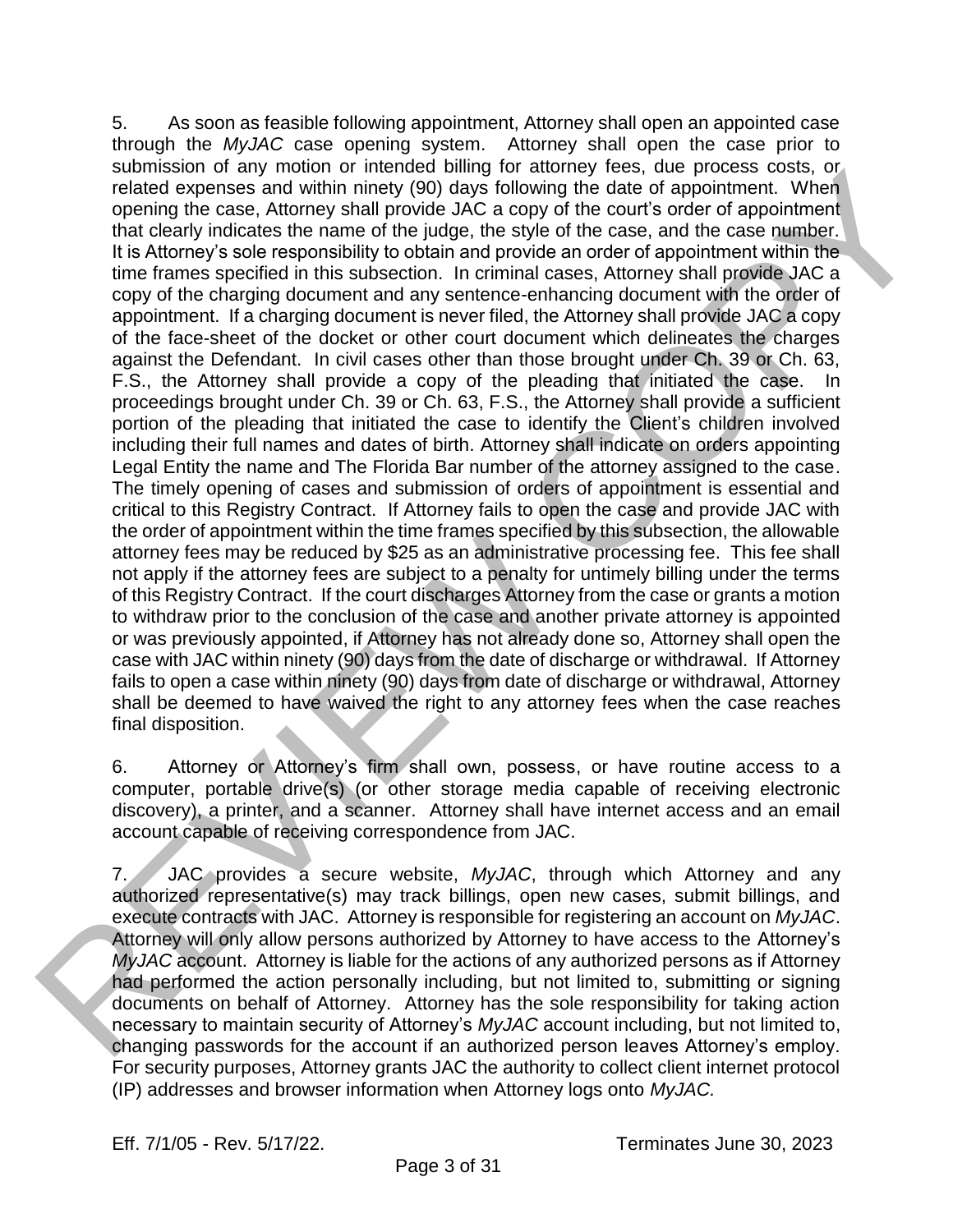8. Attorney shall submit any billing for payment of attorney fees and/or reimbursement of due process costs and related expenses through the Online Billing Submission system located on *MyJAC*. Attorney shall use a unique invoice number for each billing submitted to JAC. Attorney shall approve or reject any billing for due process services submitted by a due process vendor through *MyJAC* as soon as feasible, generally no more than 10 business days after notification that a due process vendor has submitted a billing.

9. Service of motions, orders, and other pleadings shall be served in the manner directed by the Registry Contract and the JAC Policies and Procedures. Attorney stipulates that a motion, order, or other legal pleading shall not be deemed served on JAC pursuant to the Florida Rules of Court Procedure until served on JAC in the manner required by the Registry Contract and the JAC Policies and Procedures.

## III. COMPENSATION

1. Attorney shall be paid in accordance with the schedule of fees prescribed by the Florida Statutes and the General Appropriations Act in effect at the time of Attorney's date of appointment. For appointments prior to July 1, 2007, the rates established by the local Article V Indigent Services Committee will apply to the extent those rates are or remain consistent with Florida law. Attorney agrees and acknowledges that the compensation to be paid pursuant to this Registry Contract shall be the sole, exclusive, and full compensation to which Attorney shall be entitled for cases Attorney is appointed to pursuant to this Registry Contract. Elmotosamon for oue process cases and network of the basis and contained basis and contained by the state of second in the state of the state of the state of the state of the state of the state of the state of the state of

2. For the cases compensated on a flat fee basis, if Attorney withdraws or is discharged prior to the full performance of his or her duties through the completion of the case, the court shall presume that the attorney is not entitled to payment of the full flat fee. If the client retains private counsel, Attorney shall file a motion to withdraw. Attorney shall serve the motion to withdraw on JAC. If privately retained counsel files a notice of appearance or assumes representation of the client, Attorney is deemed to have withdrawn from the case as of the date of the notice of appearance or assumption of representation if Attorney does not file a motion to withdraw.

3. Overpayments by JAC of attorney fees, costs, or related expenses are subject to full recovery by JAC. The method of recovery is at the discretion of JAC and may include, but not be limited to, offsets against future payments, direct reimbursement of overpayment to JAC by Attorney, or any other remedies available to a creditor by law.

4. Except as provided in this Registry Contract, Attorney agrees to complete all cases assigned to Attorney, even though completion of the case may occur beyond the term of this Registry Contract. Unless the court discharges Attorney or allows Attorney to withdraw, or Attorney is deemed to have withdrawn upon the client's retention of private counsel, Attorney shall complete the case to final disposition. If Attorney seeks to withdraw from a case, Attorney shall serve JAC with the motion to withdraw.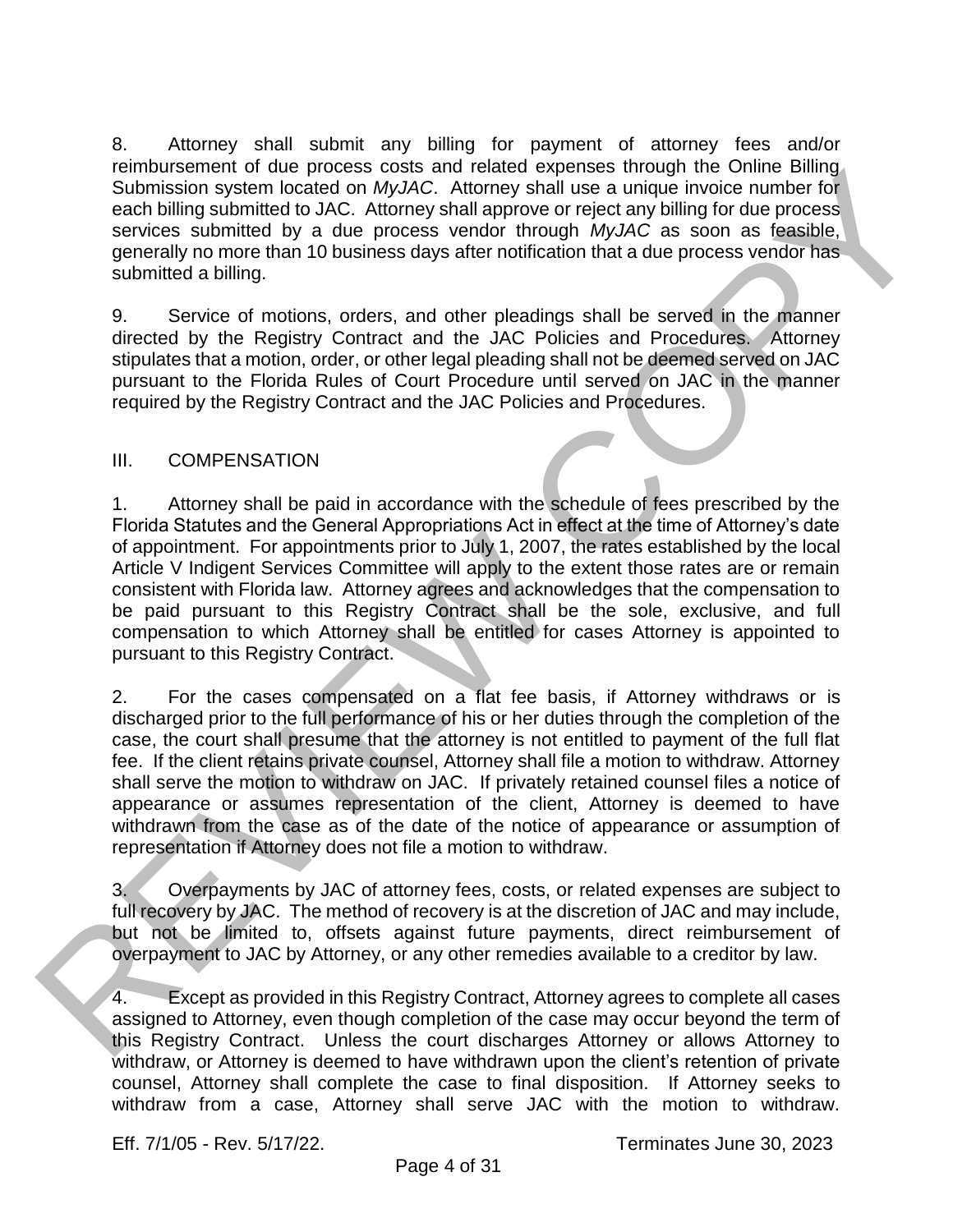Compensation for cases that remain open beyond this Registry Contract shall be subject to this Registry Contract unless superseded by another Registry Contract. At the time of entry of judgment or sentencing in each case appointed under this Registry Contract, Attorney shall be prepared to make a good faith estimate of the total amount of fees, costs, and related expenses as may be needed to protect the State's interest in recovery of costs under s. 938.29 or s. 985.203, F.S.

5. The State of Florida and JAC's performance and obligation to pay under this Registry Contract are contingent upon an annual appropriation by the Legislature. JAC's performance under this Registry Contract is also contingent upon compliance by Attorney with JAC Policies and Procedures for Court-Appointed Counsel (JAC Policies and Procedures).

6. For any case with a date of appointment on or after July 1, 2007, the procedures set forth in s. 27.5304(12), F.S., constitute the sole method by which Attorney can seek compensation in excess of the flat fee authorized by the Florida Statutes and the General Appropriations Act or the statutory caps. For cases with a date of appointment prior to July 1, 2007, Attorney acknowledges and accepts that JAC has the right to an evidentiary hearing for any case in which Attorney seeks to exceed statutory limitations or where JAC has other substantive concerns regarding the intended billing.

7. Attorney and/or Legal Entity shall designate who shall receive payment from JAC under this Registry Contract. Payment by JAC under this Registry Contract may only be made to Attorney or Legal Entity. Attorney and Legal Entity shall hold JAC harmless from any and all liability which might arise from any dispute or litigation as a result of a payment by JAC. This subparagraph does not authorize Legal Entity to assign work on the case to any other attorney other than an attorney who has entered into this Registry Contract.

8. For appointments on or after July 1, 2007, if Attorney intends to seek compensation in excess of the flat fee set forth in the General Appropriations Act, Attorney agrees not to seek compensation at an hourly rate in excess of the hourly rates set forth in s. 27.5304(12), F.S. For purposes of hourly billing, a capital (death) case is any offense for which the potential sentence is death, the State has filed a notice containing a list of the aggravating factors the State intends to prove, the State has not waived seeking the death penalty at the time the Attorney is appointed to represent the Defendant, and the Attorney is eligible and qualified to accept appointment to death penalty cases. If Attorney is not on the registry for death penalty cases, the appointment shall be deemed as a capital (non-death) appointment unless the order of appointment specifically indicates that Attorney is qualified to accept appointment to death penalty cases. entry or judgment or seneroing in each case appointed under his registry Contracts<br>Althony shall be propared to make a good faith estimate of the total amount of (lods,<br>costs, and related soperates as may be needed to prot

9. For appointments on or after July 1, 2007, the flat fee for capital (death) cases including capital appeals only applies to any offense for which the potential sentence is or remains death, the State has filed a notice containing a list of the aggravating factors the State intends to prove, and the State has not waived seeking the death penalty at the time the Attorney is appointed to represent the Defendant. In order to receive the flat fee for a capital case, Attorney must be eligible and qualified to accept appointment to death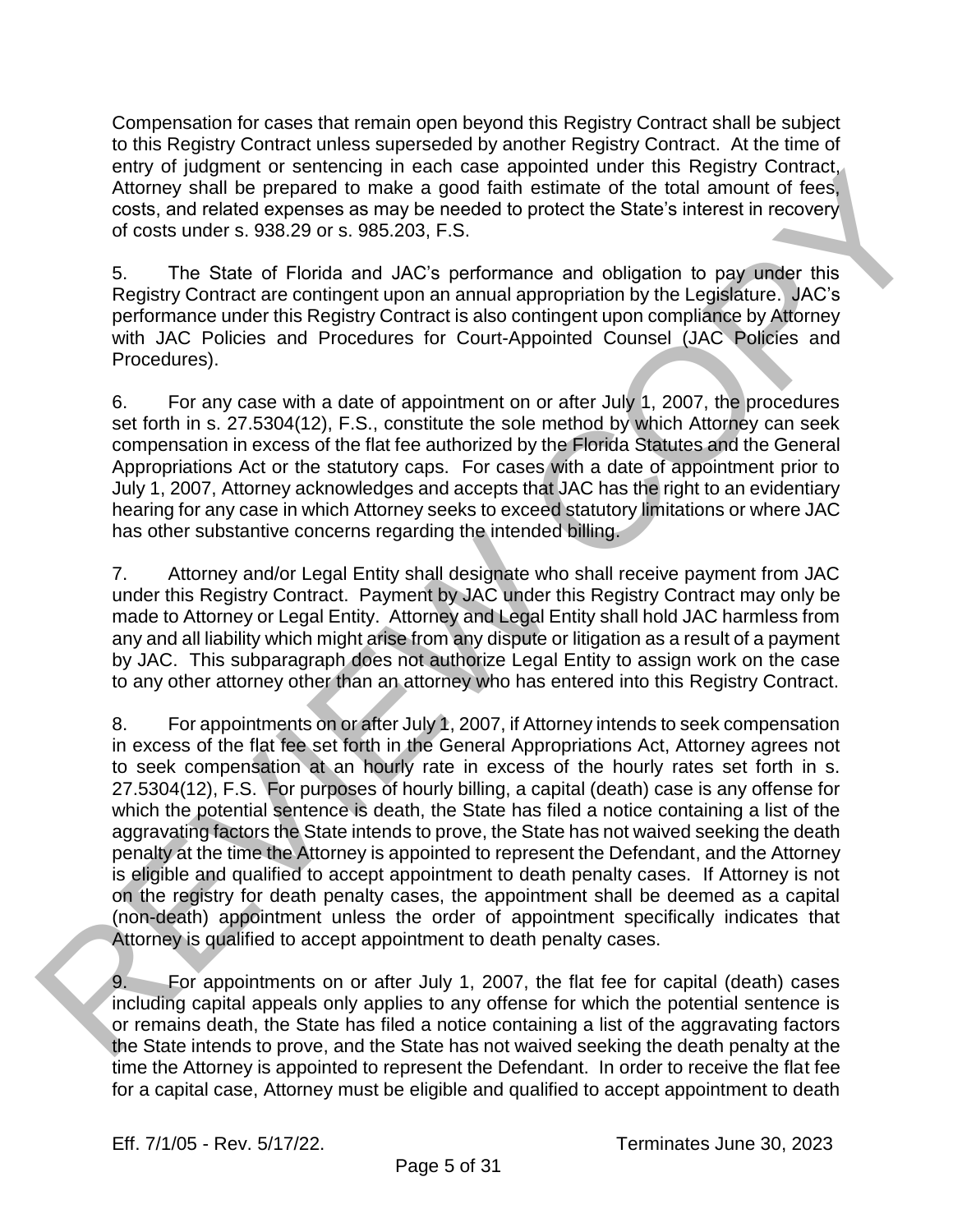penalty cases. If a capital case appointment does not meet these criteria, then the case is considered capital (non-death) appointment or felony appeal for billing purposes. If Attorney is not on the registry for death penalty cases, the appointment shall be deemed as a capital (non-death) appointment unless the order of appointment specifically indicates that Attorney is qualified to accept appointment to death penalty cases.

10. For appointments on or after July 1, 2014, the flat fees in the General Appropriations Act for RICO (Racketeer Influenced and Corrupt Organization) cases apply when the Defendant is charged with an offense under the Florida RICO Act (Ch. 895, F.S.). The applicable flat fee will be based on the highest offense for which the Defendant is charged in the information or indictment even if that charge is not a RICO offense.

11. For cases billed on a flat fee basis, Attorney authorizes JAC to correct the billing to comport with the flat fee established in the General Appropriations Act. Attorney agrees to hold JAC harmless for any correction to adjust the billing to comport with the flat fee established under the General Appropriations Act. Any billing seeking extraordinary compensation must be submitted using the proper forms for an extraordinary billing as set forth in JAC Policies and Procedures.

12. If Attorney has accrued more than \$25,000 in unbilled attorney fees on a case, Attorney should submit an interim billing to JAC, unless Attorney reasonably anticipates the case will reach final disposition within six months.

# IV. DUE PROCESS COSTS

1. Attorney acknowledges and agrees that due process costs are the sole responsibility of Attorney. JAC is not privy to any agreement or contract between Attorney and due process vendors and in no way accepts responsibility or liability for quality of service, terms and conditions, or any other aspects of any agreement or contract between Attorney and due process vendors.

2. Pursuant to ss. 27.425 and 27.5305, F.S., the rates for due process services are established annually in the General Appropriations Act. When there are no established rates for a due process service in a circuit, JAC relies on the rates recommended by the Indigent Services Advisory Board, as set forth in JAC Policies and Procedures, for guidance. For purposes of this Registry Contract, the phrase "Established Rates" is defined as the rates established annually in the General Appropriations Act. The Established Rates are subject to change and may be amended from time to time during the course of this Registry Contract. It is Attorney's responsibility to remain informed of changes and amendments to the Established Rates. The Established Rates shall be posted on JAC's website at Attomagns into on the registry for death pendanty cases, the apportment stati es deemed<br>a a capital (non-datal) appointment unless the order of appointment specifically<br>includes that Alternaty's qualified to access appoin

https://www.justiceadmin.org/court\_app\_counsel/formsandrates.aspx#rates.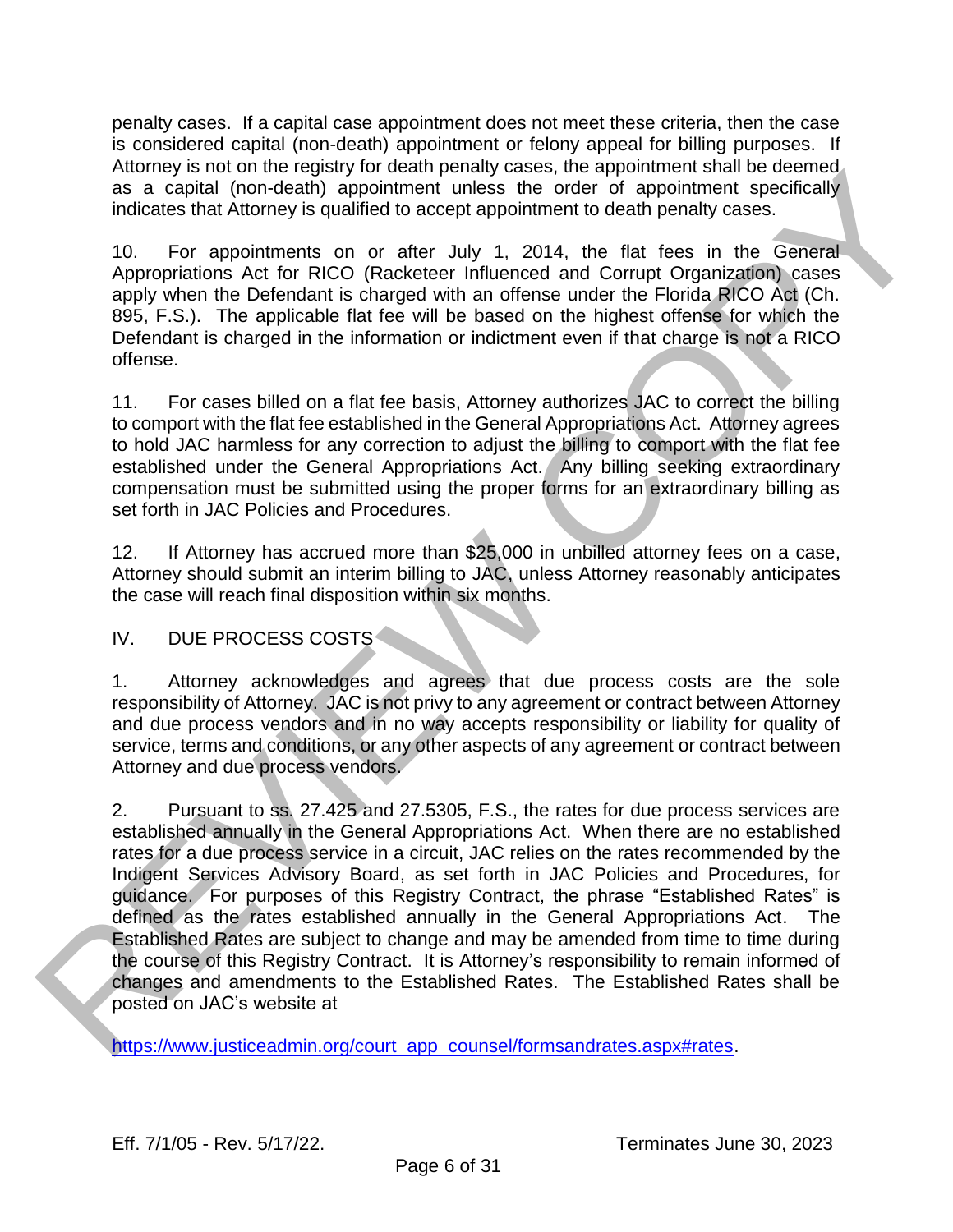3. JAC, as a courtesy to Attorney and at the sole discretion of JAC, may make payment directly to due process vendors that have executed a due process contract with JAC. Payment by JAC directly or by reimbursement to Attorney for due process services shall only be made if the billing procedures and rates sought are in compliance with Florida Statutes, applicable court Administrative Orders, and JAC Policies and Procedures. If Attorney engages a due process vendor at rates in excess of the Established Rates, or in excess of higher rates specifically authorized by written court order, Attorney shall be responsible for the difference between the applicable Established Rates or rates authorized by court order, and the rates billed by the vendor. JAC is entitled to notice and an opportunity to be heard prior to any court authorizing rates higher than the Established Rates or where there are no Established Rates.

4. Attorney agrees that if a due process vendor or other entity providing services to the defense does not have a contract with JAC or is unwilling to bill JAC directly, then Attorney shall pay the vendor or other entity and seek reimbursement from JAC as provided herein. Although a contract is generally not required for other state entities, a state entity must be willing to bill JAC directly in order for JAC to make direct payment to the state entity.

5. Attorney agrees to supply JAC with all necessary documentation required under this Registry Contract and JAC Policies and Procedures for JAC to process for payment any direct billings from due process vendors. Attorney agrees to respond to any billing audit deficiency related to a due process vendor billing within thirty (30) days of receipt of a billing audit deficiency. The failure to provide necessary documentation required for payment of due process vendors may result in JAC withdrawing the privilege of JAC making direct payment to due process vendors. If Attorney or a due process vendor fails to respond to a billing audit deficiency or fails to provide necessary documentation within a reasonable period of time, then JAC may take appropriate action including, but not limited to, rejecting the bill for payment, issuing a letter of objection to payment, or paying the amount authorized pursuant to the Established Rates or applicable court order.

6. Except when prior court approval is not required pursuant to the express terms of the Florida Statutes, the General Appropriations Act, or JAC Policies and Procedures, a motion for due process costs must be served upon JAC prior to a court entering an order authorizing or otherwise approving due process costs. Attorney agrees and acknowledges that the existence of an administrative order or local rules authorizing costs without prior court approval does not relieve Attorney from filing a motion seeking prior approval or authorization for due process costs. JAC is entitled to at least ten (10) business days' notice of any hearing set on a motion for due process costs unless JAC affirmatively consents to a lesser amount of notice. JAC's failure to respond to a motion for due process costs shall not be deemed a waiver of JAC's right to be heard regarding the authorization for due process costs. Attorney shall not seek to obtain a court order prior to obtaining a response from JAC. If Attorney obtains an order in violation of this JAC. Haymentary JAC directions and the solution of the context of Articles services and the particles and the solution of the small only be made if the billing procedures and task sought are in compliance with those and th subparagraph, Attorney agrees not to contest any motion to vacate filed by JAC.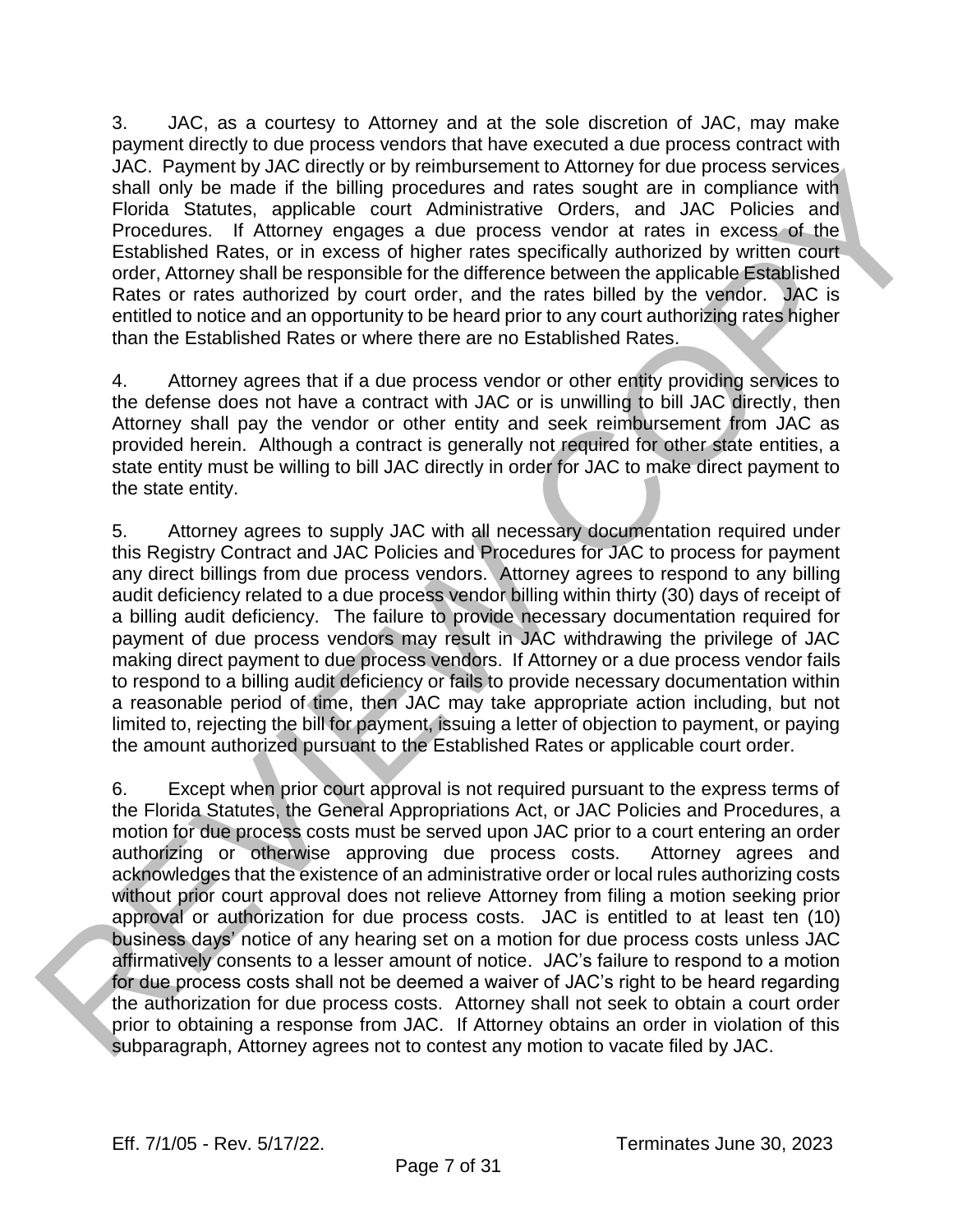7. JAC shall have standing to contest the authorization for any due process costs and the amount of said due process costs. Attorney shall have the burden to establish that the due process costs are reasonable and necessary to the defense of the case.

8. Any order authorizing the procurement of due process services must list the service(s) to be provided, the compensation rates for the due process vendors where the rates sought exceed the Established Rates, and a maximum amount authorized for each service. A maximum amount authorized is not necessary for orders authorizing transcripts. Any order not containing this information is not sufficient for payment purposes.

9. A motion seeking authorization or additional funds for a private investigator, interpreter, mitigation specialist, or an expert shall set forth the particularized need for the requested services based on the circumstances of the case. Attorney is responsible for tracking the amounts incurred by a private investigator, interpreter, mitigation specialist, or an expert and filing an appropriate motion for additional funds before the exhaustion of the prior order(s) authorizing due process services.

10. Attorney acknowledges that any private investigator retained to provide services in Florida must be licensed pursuant to Florida law. JAC is not authorized to pay for any private investigator services provided in Florida by a person not properly licensed pursuant to Florida law.

11. Attorney agrees that the role of a private investigator is limited to providing investigative services such as locating and interviewing witnesses; locating and securing documents and other evidence relevant to the case; performing background checks; and researching any other factual issues relevant to the case such as credibility and character of witnesses. Where private service of process is authorized, an investigator can also serve subpoenas on ordinary, non-law enforcement witnesses; however, the investigator can only bill the flat rates applicable for private service of process regardless of the amount of time spent serving the subpoena. Attorney agrees investigator is not a substitute for a paralegal or secretary and cannot be used to perform administrative tasks including, but not limited to, retrieving discovery from the state attorney; copying documents from a court file; delivering materials to the Defendant; or any other tasks of a paralegal or secretarial nature. If multiple investigators are employed on a case, only one investigator should be assigned or compensated for any particular task. Also, JAC shall only compensate a single investigator for attendance at meetings with Attorney or other members of the defense team regardless of the number of investigators that attend the meeting. JAC will not pay for any time related to training investigators or investigator interns. If an investigator accepts cases for a circuit outside the location of the investigator's office, the investigator cannot seek reimbursement for travel time, mileage, lodging, or any other travel expenses to travel to the circuit of the case absent specific authorization from the court. A private investigator providing services on a case shall not the due process costs are reasonable and necessary for ne derived by the production and the method of the production and the method of the method of the method of the method of the method of the method of the method of the provide expert or mitigation specialist services on the same case.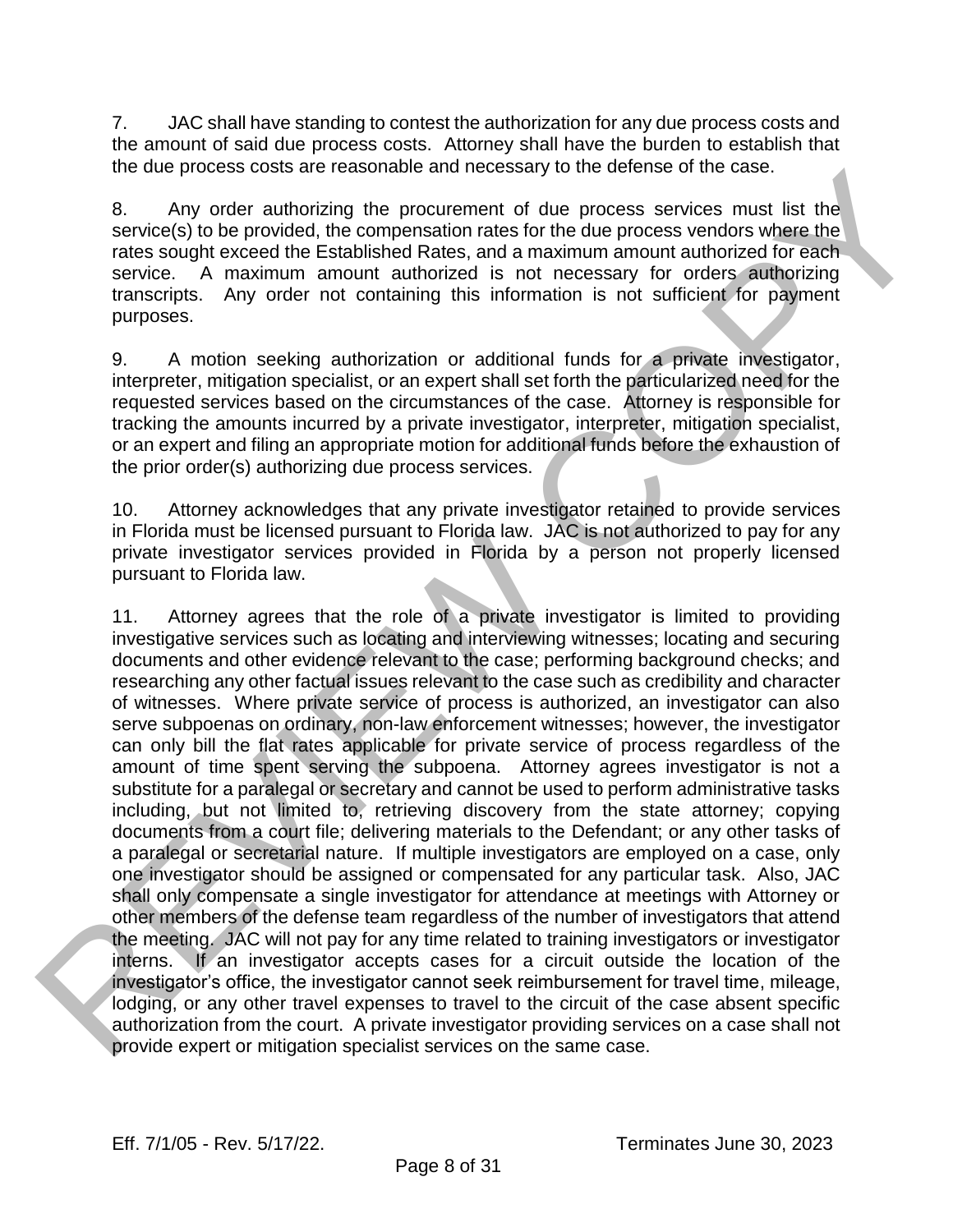12. Service of process upon witnesses shall be through the sheriff unless the sheriff is unable or unavailable to provide service of process. Under s. 57.081, F.S., the sheriff is available to provide service of process without prepayment in cases involving indigent persons. Attorney specifically agrees that the sheriff shall be used to serve in-county law enforcement absent exceptional circumstances. In order to use a private process server, Attorney must serve a motion setting forth the exceptional circumstances requiring use of a private process server upon JAC.

13. Pursuant to s. 28.345, F.S., Attorney is exempt from all court-related fees and charges assessed by the clerks of the circuit courts and the clerks of court shall provide without charge to Attorney as private court-appointed counsel access to and a copy of a public record. As delineated in s. 57.081 F.S., an indigent person shall receive the services of the courts, sheriffs, and clerks, with respect to pending proceedings, despite his or her present inability to pay for these services including filing fees; service of process; certified copies of orders or final judgments; a single photocopy of any court pleading, record, or instrument filed with the clerk; examining fees; mediation services and fees; subpoena fees and services; service charges for collecting and disbursing funds; and any other cost or service arising out of pending litigation. Attorney is responsible for ensuring compliance with the terms of ss. 28.345 and 57.081, F.S., including, but not limited to, (1) providing necessary documentation to the clerk of court or sheriff and (2) filing appropriate motions with the trial court to obtain such services pursuant to the exemption or without prepayment. JAC shall not reimburse Attorney, either directly or indirectly through a due process vendor, for charges paid to the court, the sheriff, or the clerk of court, in relation to services for which Attorney was statutorily exempt pursuant to s. 28.345, F.S., or the indigent client was entitled to receive without prepayment pursuant to s. 57.081, F.S. systems to phonos estimate and the cores without presspherant in cases involving incipate<br>parados Aidmay spocifically agoos that the doubt for all be used to sarve in-county law<br>enforcement absent exceptions directions are

14. If Attorney intends to procure due process services at rates higher than the Established Rates, Attorney must file a written motion setting forth the basis for the higher rate with service upon JAC. Attorney has the burden to establish that the particular due process service is necessary to the defense of the case, and that Attorney made a diligent effort to find the service within the Established Rates. A prior authorization for a higher rate for the same or similar services in an unrelated proceeding shall not relieve Attorney from diligent efforts in the case at issue. In order to obtain reimbursement, the order must contain a finding that the due process service is necessary to the defense of the case, and that Attorney made a diligent effort to find the service within the Established Rates. Diligent effort includes, but is not limited to, evidence that Attorney sought the services of at least three providers willing to work on the case but none were willing to work within the Established Rates. Absent an order expressly authorizing a rate in excess of the Established Rates, JAC will only pay or reimburse for due process services at the Established Rates. If Attorney procures services at a higher rate, Attorney is solely responsible for paying the difference.

15. Attorney shall not seek authorization from the court for out-of-state experts or mitigation specialists, absent a showing that there are no such providers with appropriate skills or expertise available, first, in the county in which the case was filed and, second,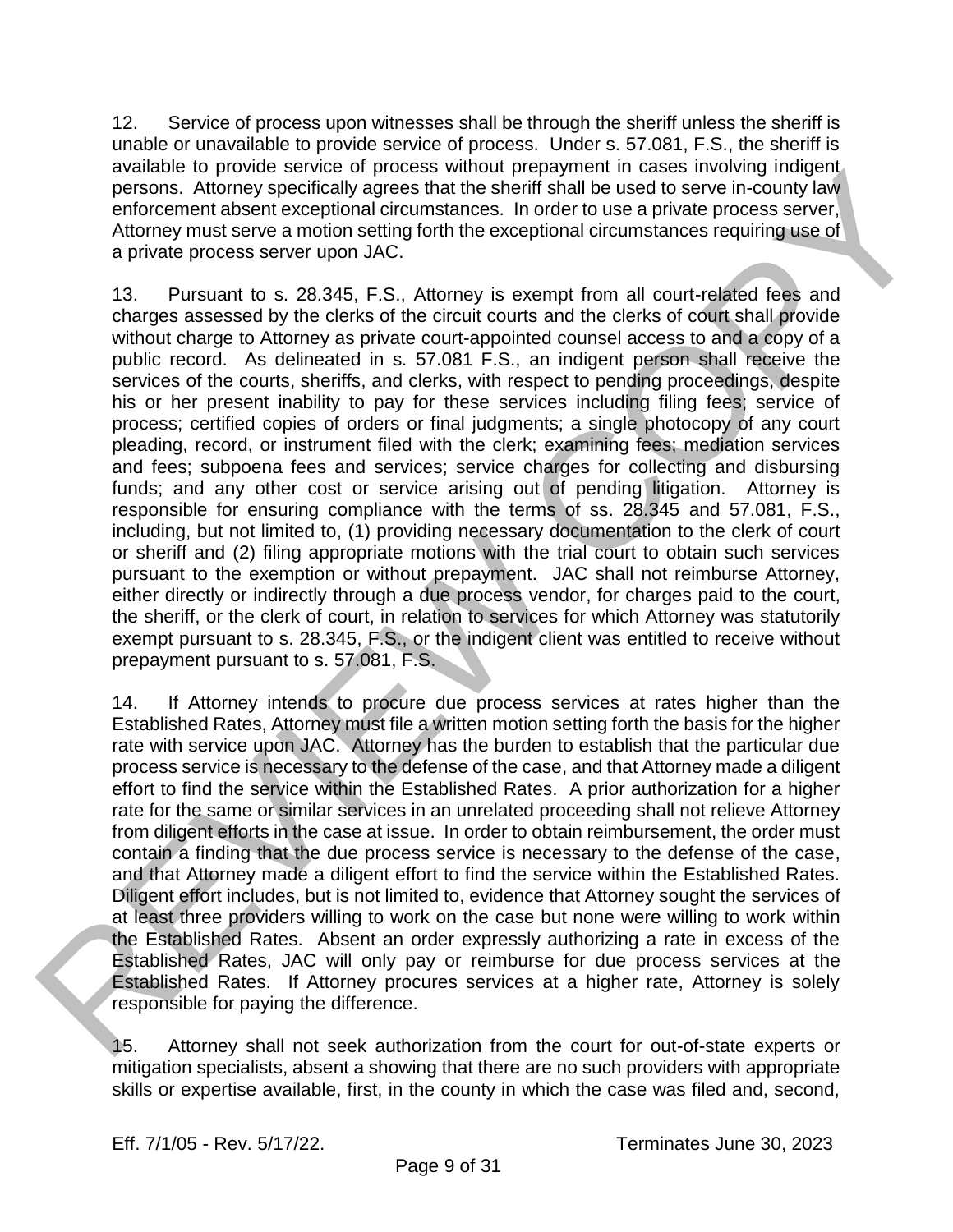in any other county in the State of Florida. If Attorney obtains an out-of-state due process vendor without making such a showing, Attorney agrees not to request reimbursement for any travel expenses including compensation for travel time on behalf of the due process vendor. An order authorizing the employment must be in writing and contain specific findings regarding the unavailability of a qualified in-state expert or mitigation specialist. Attorney shall submit a copy of the order to JAC.

16. For interpreting services, JAC is responsible for services provided outside the court such as depositions and witness interviews. JAC is not responsible for payment of interpreting services provided in court or at other judicial proceedings such as grand jury proceedings and proceedings before a general magistrate.

17. JAC shall only pay for actual services provided by due process vendors that are reasonably necessary for the defense of the case. JAC has no responsibility for and will not pay for any cancellation fees or loss of business charges.

18. JAC shall not prepay or provide a retainer for due process services. Attorney shall not seek to have JAC prepay or provide a retainer for due process services. If a due process vendor requires prepayment or a retainer, Attorney shall pay the amount and seek reimbursement only after the due process vendor has completed the services for which the prepayment or retainer was paid. Attorney shall only be reimbursed the amount necessary to compensate the due process vendor at the appropriate hourly rate irrespective of the amount of the retainer.

19. JAC will not pay for any transcript that is not authorized by court order. The court order must be attached to the bill for said transcripts. Attorney must provide the court reporter with a copy of the order of appointment and the order authorizing the transcript. Absent exigent circumstances, Attorney shall not seek approval for transcription of a deposition or hearing before the deposition or hearing has occurred. In determining the number of pages to be billed, JAC will pay for a title page; index, appearance and/or contents page(s); the transcription of the testimony of the proceeding or deposition; one errata sheet for a deponent or witness; and necessary court reporter certification page(s) at the conclusion of the transcript. JAC will not pay for any pages containing word indexes, summaries, or similar information unless specifically required by court rule. All transcripts must comply with the minimum formatting requirements set forth in Florida Rules of General Practice and Judicial Administration 2.535(f). for any travel expenses including compensation for travel time on certain of the due to the station of the constrained the universal material the material for the constrained the station of the station of the stationary co

20. JAC may pay for the cost of preparing a transcript of a deposition only if Attorney secures an order from the court finding that preparation of the transcript is necessary, in which case JAC may pay for one original and one copy only. The order should reflect the name of each witness and date of the deposition to be transcribed.

21. JAC may pay for the cost of one original transcript of any deposition, hearing, or other proceeding. Any other payment for a transcript of that same deposition, hearing, or other proceeding, regardless of whether the transcript is an additional original transcript or a copy, shall be at the rate paid for a copy of a transcript. This subparagraph applies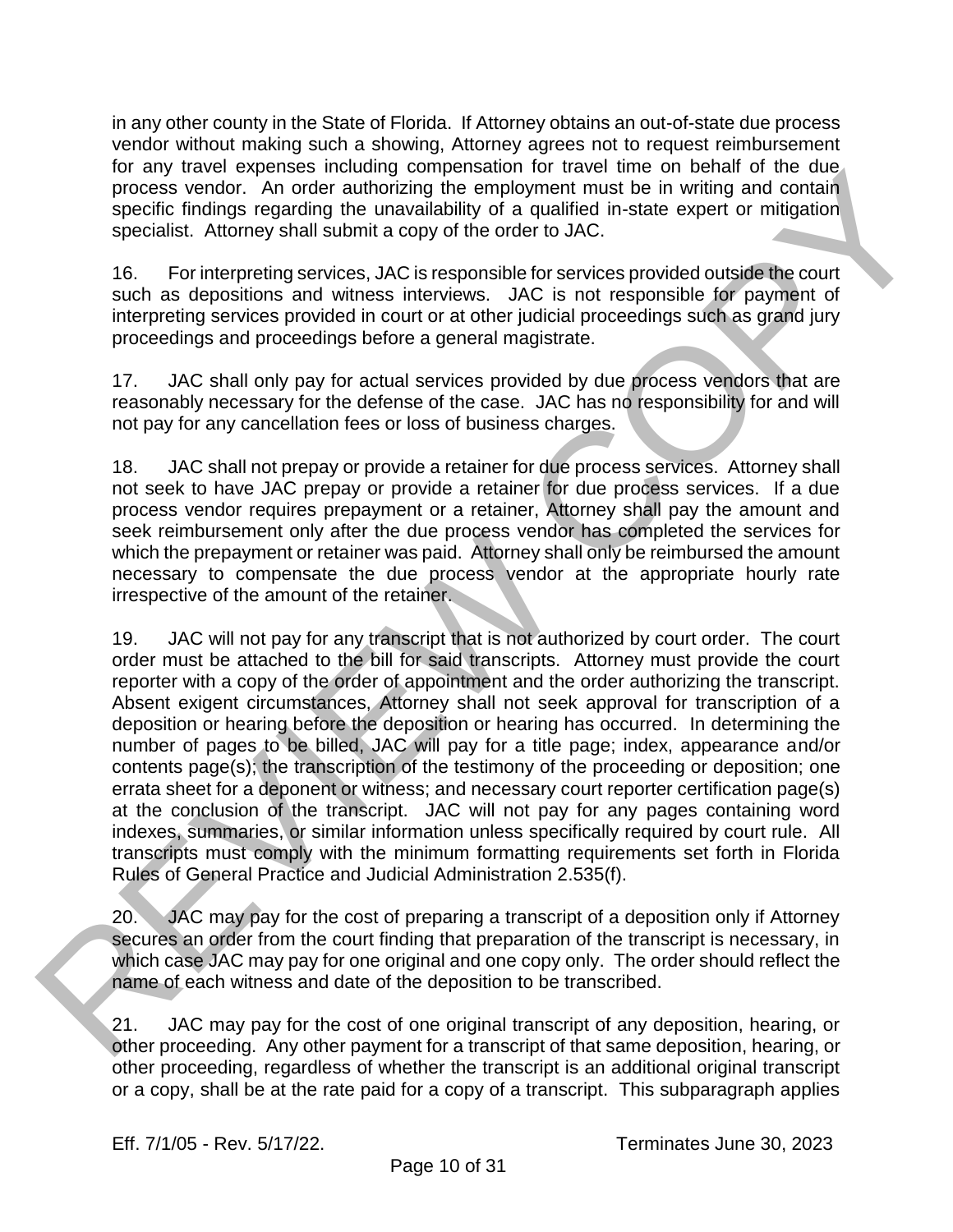regardless of which state agency or other person or entity pays for the first original transcript. JAC pays rates for regular delivery (10 business days) unless Attorney has filed a motion justifying expedited rates and the court has entered an order authorizing expedited rates.

22. Attorney shall reimburse JAC for any costs such as an interest charge, loss of prompt payment discount, or other costs or expenses to JAC due to delay in payment of a due process invoice attributable to Attorney's error or omission. Attorney shall attempt to resolve any dispute between Attorney and any due process vendors without JAC intervention.

23. For capital cases in which State has not waived the death penalty, as soon as practicable after appointment, defense counsel shall set a hearing for the trial court to determine a reasonable budget for due process costs with notice to JAC of said hearing. This budget shall be based on the circumstances of the case, the amount needed to provide the Defendant with the basic tools of defense as mandated by due process concerns under the state and federal constitutions, the amount appropriated for due process costs in the General Appropriations Act, and the amount the Office of the Public Defender for the applicable circuit expends for similar capital cases. Attorney shall make diligent efforts to remain within this budget. Prior to authorizing expenditures in excess of this budget, Attorney will set the matter for hearing with notice to JAC. The provisions of this subparagraph are in addition to the other requirements for due process services set forth in this Registry Contract.

24. Attorney shall not obtain due process services for his or her court-appointed clients from a due process vendor or other business entity of which Attorney or Attorney's parent, spouse, child, or sibling, is an officer, partner, director, or proprietor or in which Attorney or Attorney's parent, spouse, child, or sibling, or any combination of them, has a material interest in any form whatsoever. Attorney shall also not obtain due process services for court-appointed Clients from a due process vendor or other business entity with whom Attorney shares any form of financial interest including, but not limited to, joint ownership of property. Attorney shall not share office space with a due process vendor providing due process services to Attorney's court-appointed clients. Attorney shall not solicit or accept anything of value to Attorney, including a gift, loan, reward, promise of future employment, favor, or service, from a due process vendor or other business entity who provides due process services to Attorney's court-appointed clients. Attorney shall not provide anything of value to a due process vendor, including a gift, loan, reward, promise of future employment, favor, or service, to a due process vendor or other business entity who provides due process services to Attorney's court-appointed clients. mean emotion is through expected rates and the court mas embed and ministerial and ministerial and ministerial and ministerial and ministerial and ministerial and ministerial and ministerial and ministerial and ministerial

25. Signing the Invoice/Voucher Cover for a due process vendor is not a ministerial act. By signing the Invoice/Voucher Cover, Attorney is certifying that the services provided by the due process vendor were satisfactorily performed and were necessary. Attorney is solely responsible for verifying the services listed on the JAC Invoice/Voucher If Attorney knew or should have known that the information contained on an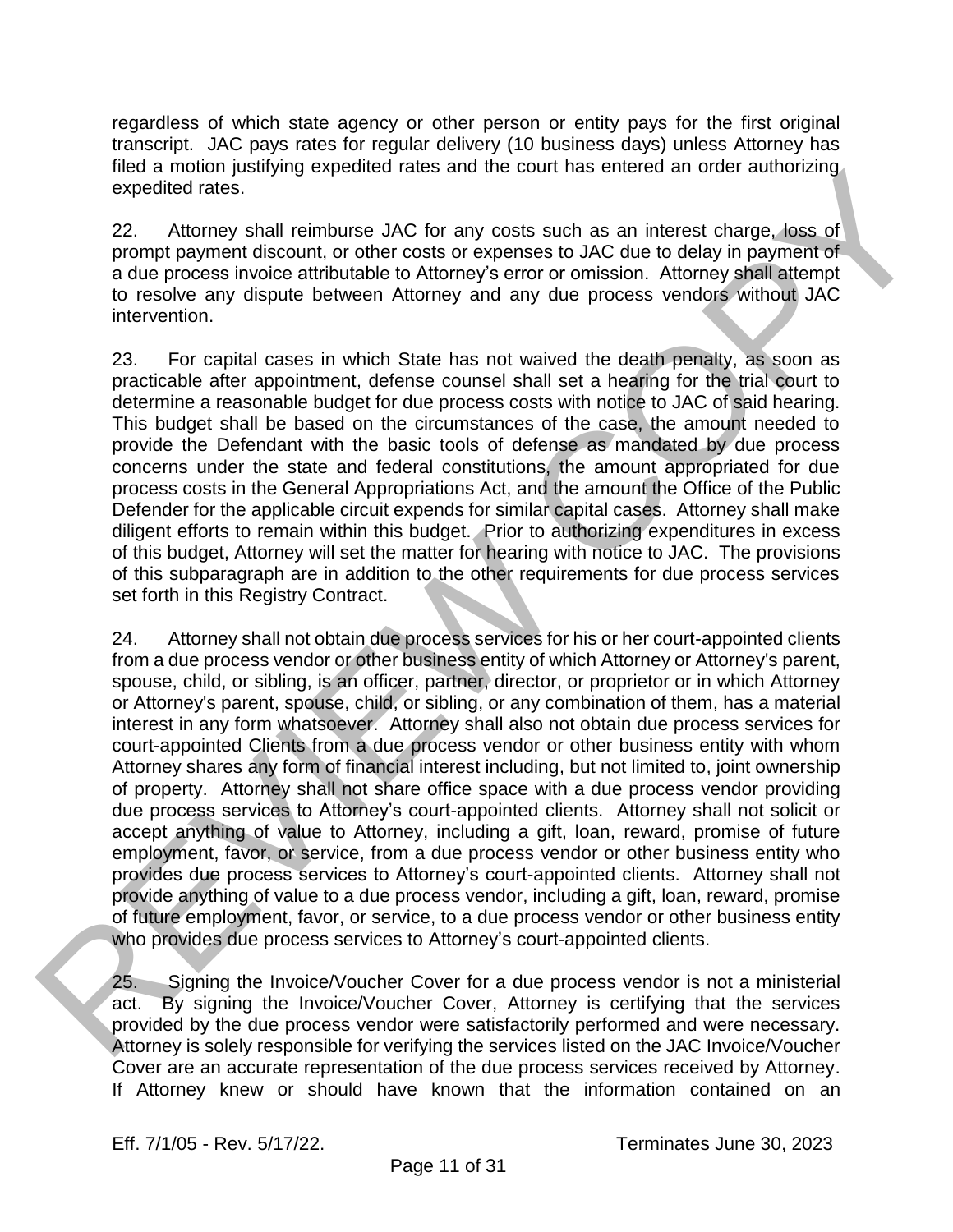Invoice/Voucher Cover was inaccurate at the time the Attorney executed the Invoice/Voucher Cover and this results in an overpayment to the due process vendor, Attorney is jointly liable with the due process vendor for any recoupment of the overpayment by JAC as provided herein.

## V. ATTORNEY QUALIFICATIONS

1. Attorney represents that he or she is a member in good standing of The Florida Bar and meets at least the minimum experience and continuing education requirements as established pursuant to s. 27.40, F.S.

2. Attorney shall notify JAC and the Chief Judge of each circuit in which Attorney participates in a court-appointed registry of any disciplinary action against Attorney or Legal Entity where probable cause has been found within 30 days of the finding. Attorney shall notify JAC and the Chief Judge of all appointed cases in which there is a judicial finding that Attorney provided ineffective assistance of counsel within 30 days of the finding.

3. Attorney shall notify JAC of any change in status or information pertinent to the Registry Contract including, but not limited to, qualifications, employment status, Florida Bar status, acceptance of any employment or independent contractor relationship with a state agency, removal from a court-appointed registry or case, and contact information. JAC may suspend or terminate the Registry Contract for failure to maintain attorney qualifications pursuant to Paragraph XIV of the Registry Contract.

## VI. LICENSES/FLORIDA BAR MEMBERSHIP

It shall be the sole responsibility of Attorney to comply with all applicable federal, state, county, and municipal statutes, ordinances, rules, and regulations in the performance of Attorney's obligations under this Registry Contract. Attorney shall, throughout the term of this Registry Contract, be a member in good standing with The Florida Bar.

## VII. INDEPENDENT CONTRACTOR

The parties agree that this Registry Contract does not create the relationship of attorney and client between Attorney and JAC. This Registry Contract is not intended to, and shall not be construed to, create the relationship of agent, servant, employee, partnership, joint venture, or association between JAC and Attorney. Attorney is, and shall at all times be deemed, an independent contractor and shall be wholly responsible for the manner in which Attorney performs the services required by the terms of this Registry Contract. Attorney exclusively assumes responsibility for the acts of Attorney's employees, agents, subcontractors, and all others acting at the direction of, or on behalf of, Attorney as they relate to the services to be provided under this Registry Contract. Attorney and Attorney's agents and employees shall not be entitled to any rights or privileges of employees of the State of Florida including, but not limited to, compensation insurance, malpractice Attomby is pointing to process vendor for any recoupment or the source overage with the due to correspond by JAC as provided harant.<br>
V. ATTORNEY QUALIFICATIONS<br>
1. Attorney represents that he or sine is a member in good s insurance, and unemployment insurance, as a result of this Registry Contract.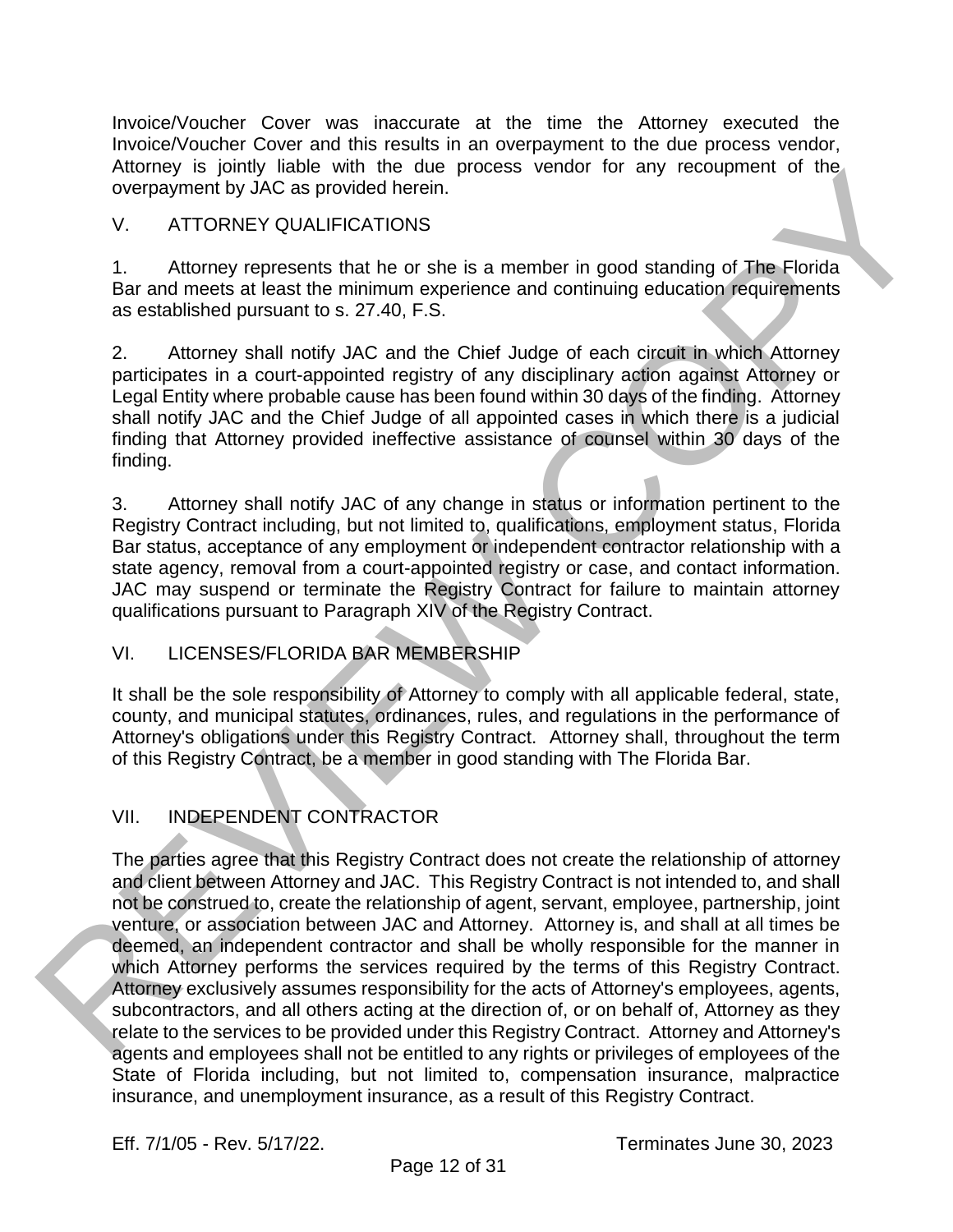#### VIII. NO ASSIGNMENT

Attorney shall not delegate or assign this Registry Contract or compensation owed to Attorney under this Registry Contract. Attorney shall not assign or delegate any duties or work to another attorney unless that attorney is also appointed to that case. Attorney shall not bill for services rendered by another attorney and affirmatively waives the right to seek compensation for work performed by any other attorney.

#### IX. NO PROHIBITION ON PRIVATE PRACTICE

Nothing in this Registry Contract shall preclude Attorney from representing privately retained clients provided that no private case shall be accepted that is likely to cause a conflict of interest with a case appointed to Attorney under this Registry Contract.

#### X. BILLING REQUIREMENTS FOR REIMBURSEMENT OF ATTORNEY FEES, COSTS, AND RELATED EXPENSES

1. Attorney shall submit to JAC all bills for attorney fees, due process costs, or related expenses within ninety (90) days after final disposition of the case. The filing of an appeal does not stay the time for submitting a bill relating to representation at the lower court level even if Attorney is appointed to represent the Client on appeal. For any bill submitted to JAC more than ninety (90) days after final disposition, in accordance with s. 27.5304, F.S., the allowable attorney fees, due process costs, or related expenses shall be reduced by fifteen (15) percent. The reduction is a contractual penalty for failing to submit a bill in a timely fashion as required by s. 27.5304, F.S. A bill shall not be deemed submitted to JAC until all of the documents required under JAC Policies and Procedures have been received by JAC. Attorney shall not deelayer or assign mas Registry Contract of compensation over the any independent of the method of the method of the control of the control of the control of the control of the control of the control of

2. For cases for which disposition occurs on or after July 1, 2010, and where any bill is submitted to JAC more than one (1) year after final disposition, in accordance with s. 27.5304, F.S., the allowable attorney fees, due process costs, or related expenses shall be reduced by fifty (50) percent. The reduction is a contractual penalty for failing to submit a bill in a timely fashion as required by s. 27.5304, F.S. A bill shall not be deemed submitted to JAC until all of the documents required under JAC Policies and Procedures have been received by JAC.

3. For cases for which disposition occurs on or after July 1, 2010, and where any bill is submitted to JAC more than two (2) years after final disposition, in accordance with s. 27.5304, F.S., the allowable attorney fees, due process costs, or related expenses shall be reduced by seventy-five (75) percent. The reduction is a contractual penalty for failing to submit a bill in a timely fashion as required by s. 27.5304, F.S. A bill shall not be deemed submitted to JAC until all of the documents required under JAC Policies and Procedures have been received by JAC.

4. For purposes of this Registry Contract, the term "disposition" means: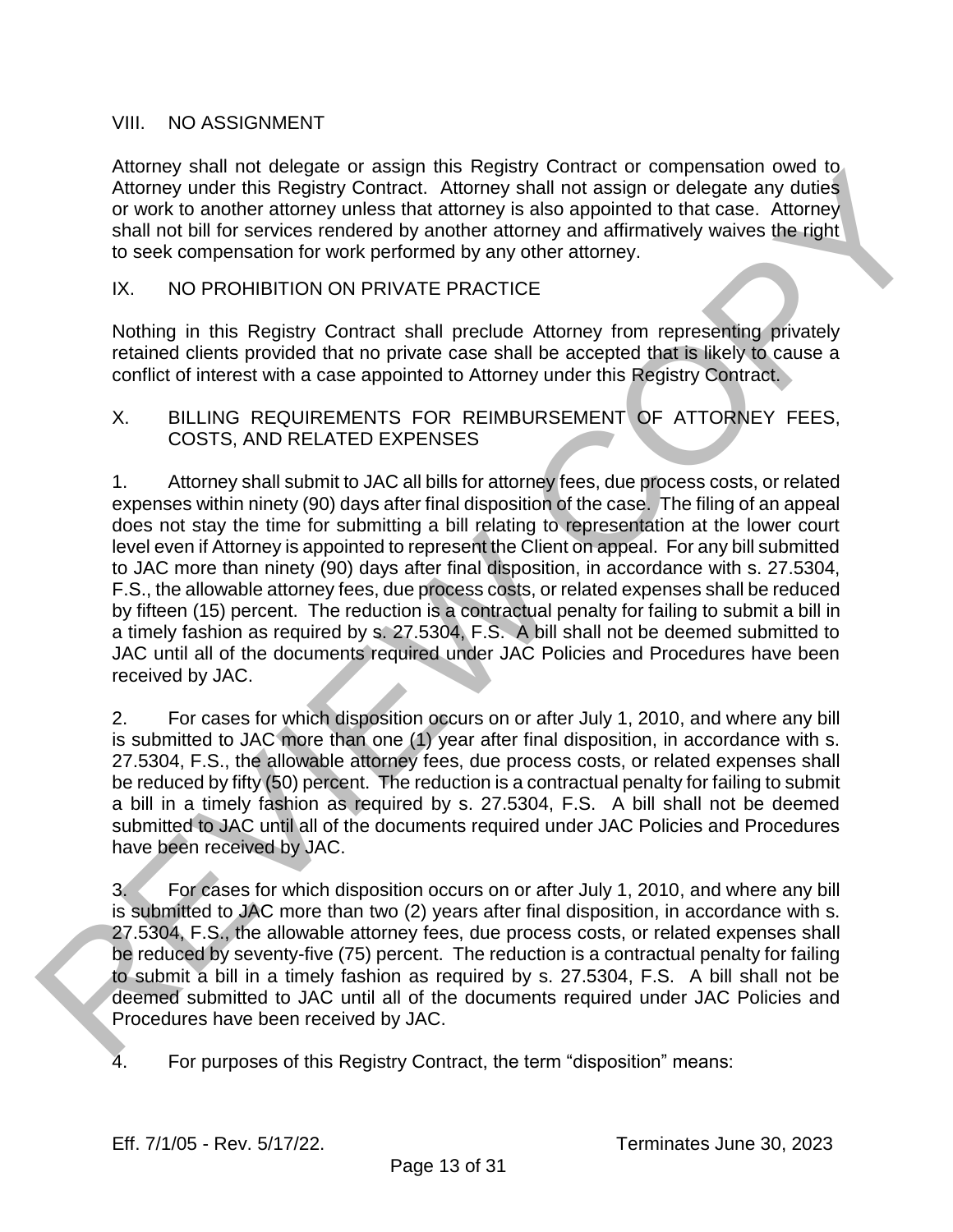a. At the trial court level, the court has entered a final appealable judgment, unless rendition of judgment is stayed by the filing of a timely motion for rehearing, motion to withdraw plea, motion for a new trial, or other motion that stays rendition for appellate purposes. The filing of a notice of appeal does not stay the time for submission of an intended billing. If rendition of judgment is stayed by the filing of a timely motion, the case will be deemed to have reached disposition on the date of the resolution of the motion.

b. At the appellate court level, that the court has issued its mandate.

5. Attorney shall comply with all the requirements of this Registry Contract, Florida Statutes, JAC Policies and Procedures, Administrative Orders, and applicable court orders. Attorney shall submit requests for compensation on applicable JAC forms to obtain compensation for services rendered pursuant to this Registry Contract. JAC Policies and Procedures are incorporated into this Registry Contract by reference and can be found on JAC's website at

#### https://www.justiceadmin.org/court\_app\_counsel/index.aspx.

Attorney agrees to be bound by JAC Policies and Procedures in effect on the effective date of this Registry Contract and as they may be amended from time to time during the course of this Registry Contract. It is Attorney's sole responsibility to remain informed of changes and updates to JAC Policies and Procedures.

6. If Legal Entity is appointed to a case and Attorney is assigned to the case, invoices presented by Legal Entity shall be certified by Attorney. The Attorney assigned to the case shall execute a contract with JAC. Attorney shall bill for all cases under one tax identification number. Attorney shall execute a new contract if Attorney changes tax identification number or moves to a new firm. Any sharing of compensation with prior firms or future firms is the responsibility of Attorney and Legal Entity.

7. Attorney invoices for fees, costs, or related expenses shall be supported by documentation that includes, but is not limited to, the Order of Appointment, the charging document or other initial pleading, and the disposition documents. For appeals, Attorney shall supply a paper or electronic copy of the briefs filed by Attorney in the case.

8. For appointments prior to July 1, 2007, in cases for which hourly billing is authorized, Attorney shall also provide an hourly statement that comports with the requirements set forth in JAC Policies and Procedures. Attorney shall only bill in hours and tenths of hours and services shall be listed in chronological order beginning with the date of Attorney's appointment to the case. Attorney shall provide detailed description for each service or activity listed on the invoice, including, but not limited to, the date of service, the increment of time associated with the service or activity, the identification of documents and materials, the number of pages, and the names of deponents and witnesses interviewed, as applicable. If the reported activity involves more than one motion to windrary persists. Thoridin for a few may may be a may may be the may the may the may the may the state of the prediction of a state of the may of the may of the may of the may of the may of the may of the may of assigned case, Attorney's time shall be divided, as appropriate, among the cases even if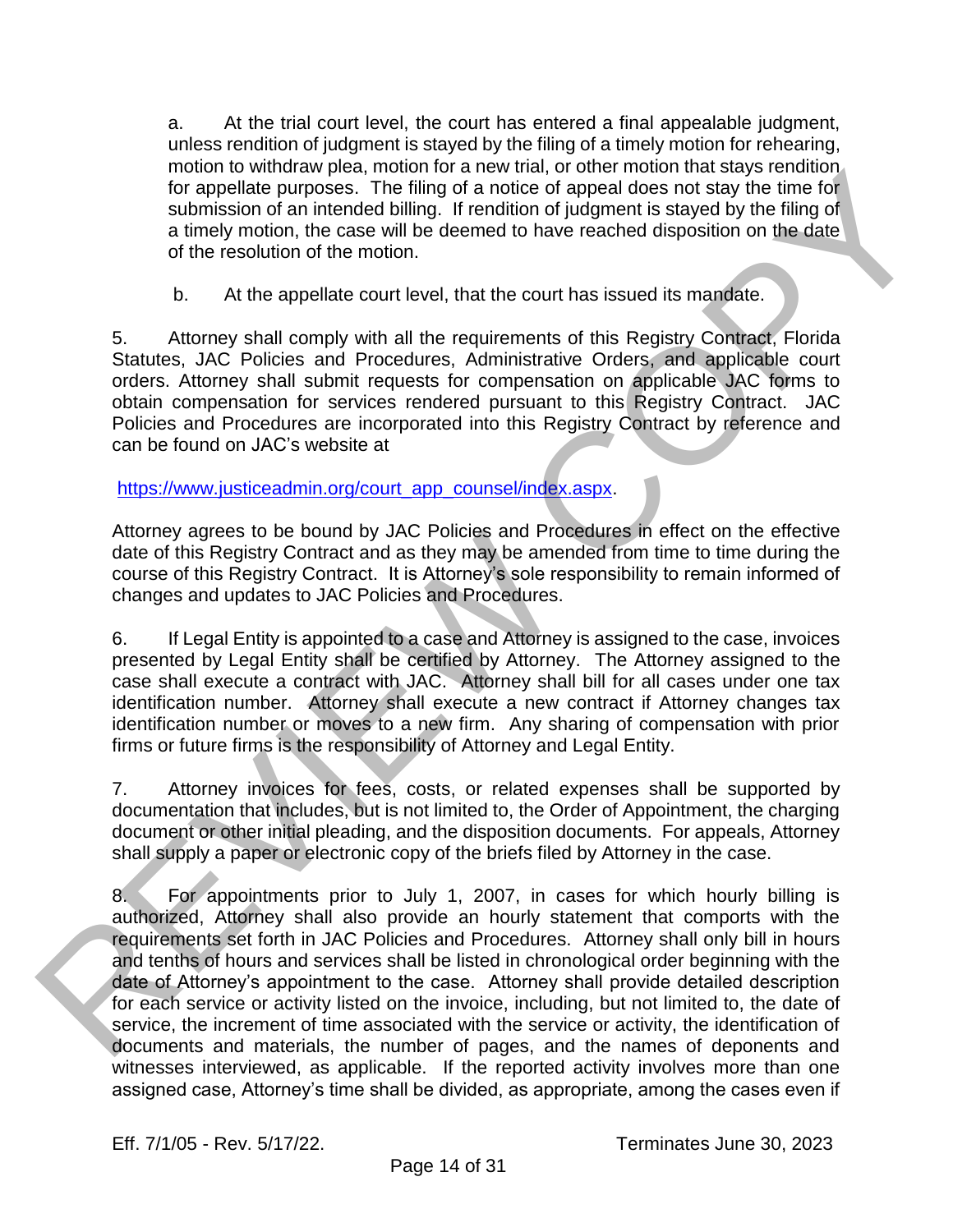one or more of said cases is subject to a flat fee. In no event may Attorney's time exceed the total actual clock time required for the reported activity. Attorney shall also provide a copy of the court's progress docket. Attorney shall not bill for services in a single entry across multiple dates.

9. When seeking compensation on an hourly basis, administrative activities do not constitute services for which Attorney may seek compensation. For purposes of this Registry Contract, administrative activities include, but are not limited to, the following:

a. Services performed by support staff, paralegals, law clerks, and secretaries.

b. Time related to or in furtherance of billing or time related to defending a disputed bill.

c. Time spent reviewing invoices of due process vendors.

d. Time spent preparing motions for attorney's fees and costs, due process costs, and/or related expenses, and time spent in hearing on said motions.

e. Time spent on activities not reasonably related to the merits of the underlying case including time spent preparing and reviewing routine pleadings and documents (such as notices of hearings and depositions, notices of unavailability, subpoenas, and returns of service); calendaring hearings and setting depositions; and providing instructions to staff. copy of the course properts above the American in the Morelian Sandardo and San Minister Street and San Minister Street and Morelian Constitute Street and Morelian Constitute Street and Northern Street and Northern Constit

f. Time spent on office or administrative functions including secretarial and administrative work performed by any person, including Attorney.

g. Time spent defending against a bar complaint, 3.850 motion, or other grievance filed by the client.

h. Time spent on any other activity not reasonably related to the defense of the case.

i. Time spent on correspondence with JAC and conversations with JAC personnel.

Attorney agrees not to seek hourly compensation for any such services including, but not limited to, the services listed above.

10. If Attorney provides services related to more than one case, Attorney shall apportion the time spent among all the cases to which the services related regardless of how the cases are billed. If Attorney is in court on multiple cases, the time spent shall be apportioned among all the cases regardless of the manner in which the cases are billed. Attorney shall not bill all the time to a single case on an hourly basis and then seek flat fee compensation on the other cases.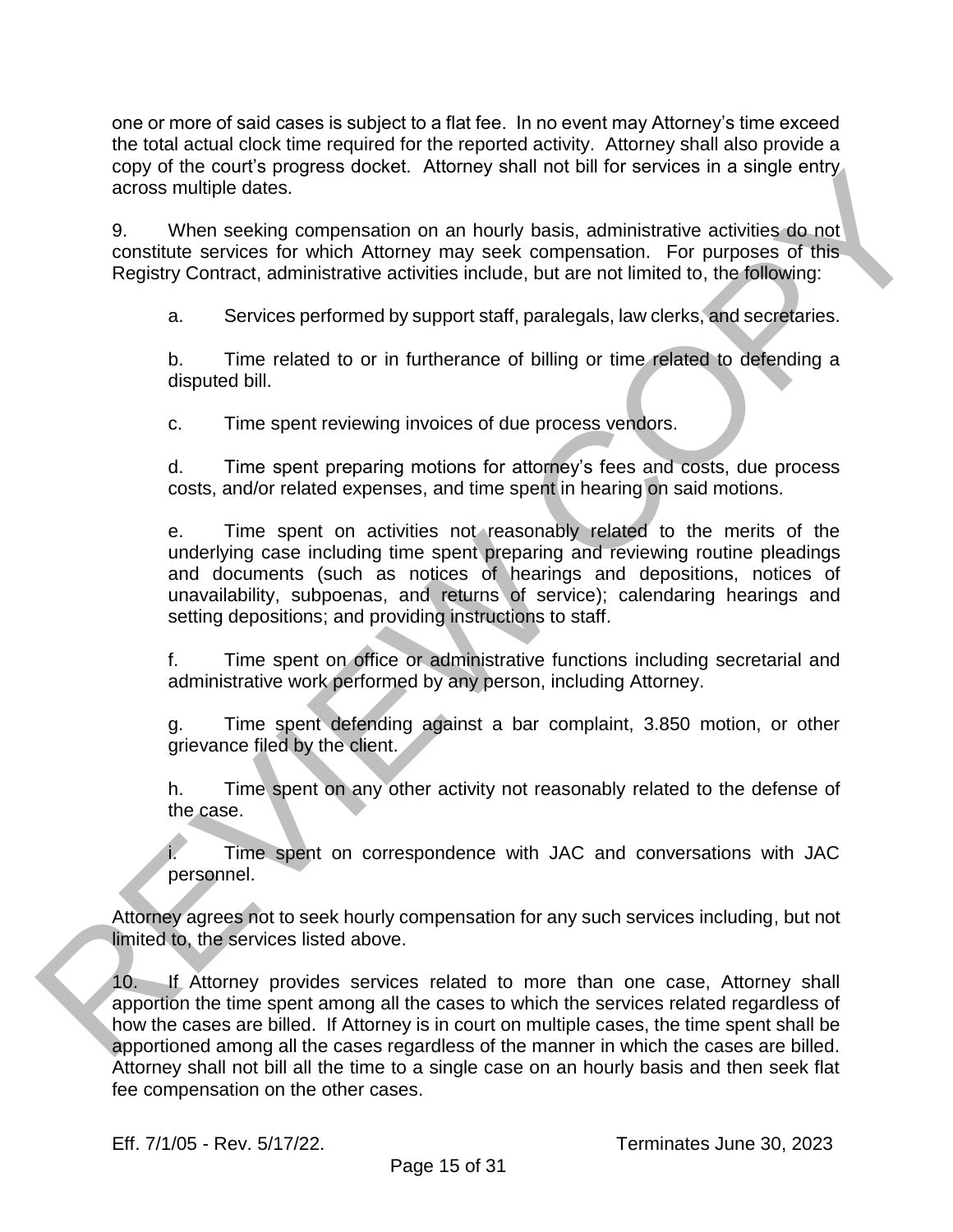11. If Attorney has been appointed to more than one case for the same defendant within a thirty (30) day period or more than one case for the same defendant reaches final disposition within a thirty (30) day period, Attorney shall bill simultaneously for all cases appointed to that defendant. For purposes of the contractual penalties for untimely billing, the date of final disposition shall be the date the last case reaches final disposition. Attorney shall not seek to bill one or more of the cases on a flat fee basis while seeking unusual and extraordinary compensation as to other cases appointed to the same defendant. Attorney must either bill all cases on a flat fee basis or submit a single intended billing for all cases seeking unusual and extraordinary compensation. If Attorney bills one or more of the cases on a flat fee basis and subsequently bills another case on an hourly basis, Attorney shall offset the prior flat fee payments from the amount sought in the hourly billing.

12. Attorney shall not seek a court order for payment nor accept payment for a billing before JAC has completed review of a properly presented invoice. The JAC billing audit deficiency is an instrument used to convey that a billing is deficient and does not serve as JAC's Letter of Objection or No Objection to any billing submitted by Attorney. Attorney shall not file a motion for compensation based upon a billing audit deficiency. Attorney shall not file a motion for attorney fees, costs, and/or related expenses until Attorney receives a Letter of Objection or No Objection from JAC. A copy of the Letter of Objection or No Objection must be attached to the motion. If Attorney obtains an order in violation of this subparagraph, Attorney agrees not to contest any motion to vacate filed by JAC. Attorney will not seek to enforce or otherwise compel performance by JAC of an order obtained in violation of this subparagraph. Writin a finity (30) asy period of microsynthesian entropy that is a supported that detections in a supported of microsynthesia. The product of microsynthesian entropy bulk is much as a specifical product of material produ

13. In capital or other cases where court-appointed lead counsel and a co-counsel have been appointed, JAC will review all attorney invoices for fees, costs or related expenses simultaneously. It shall be the lead and co-counsel's responsibility to coordinate the submission of their bills. Attorney agrees not to set a motion for hearing until JAC has received and reviewed billings from both attorneys.

14. Attorney shall not seek compensation or reimbursement by JAC for fees, costs or related expenses associated with the defense of a Bar grievance, nor shall Attorney seek a court order for payment or accept payment for such fees, costs, or related expenses.

15. Except for witness fees authorized by law, Attorney shall not seek compensation or reimbursement by JAC for fees, costs, or related expenses associated with being called as a witness in any proceeding related to his or her services under this Registry Contract including, but not limited to, motions for post-conviction relief.

16. Attorney shall provide JAC with a minimum of ten (10) business days' notice of any hearing on a motion relating to attorney fees, costs or related case expenses unless JAC affirmatively consents to a lesser amount of notice. Pursuant to s. 27.5304, F.S., motions seeking attorney compensation in excess of the flat fee (extraordinary compensation) require a minimum notice of twenty (20) business days before the date of the hearing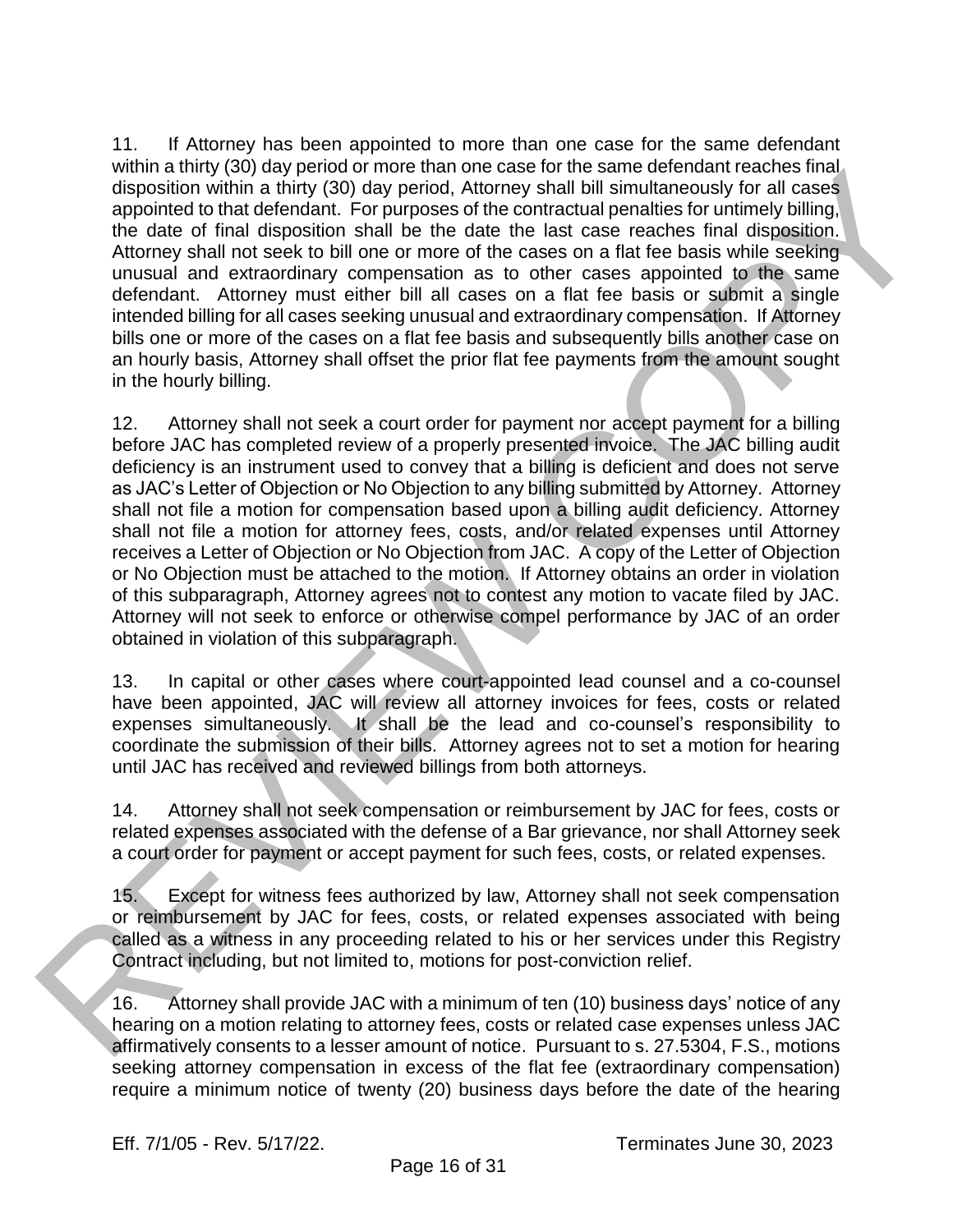unless JAC affirmatively consents to a lesser amount of notice. Attorney shall provide JAC with copies of all attachments to said pleadings, motions, or other legal documents.

17. Attorney agrees to not object or otherwise contest any request by JAC to appear remotely by telephonic or electronic means at any hearing or other judicial proceeding related to the attorney's appointment, attorney fees, due process costs, or related expenses including any evidentiary hearing on a motion seeking fees or costs in excess of the flat fee or statutory limitations.

18. Attorney shall maintain appropriate documentation, including a contemporaneous, current, and detailed hourly accounting of time spent representing the Client. If Attorney fails to maintain such contemporaneous and detailed hourly records, Attorney waives the right to seek compensation in excess of the flat fee established in s. 27.5304, F.S., and the General Appropriations Act. These records and documents are subject to review by JAC, subject to the attorney/client privilege and work product privilege. Attorney shall maintain the records and documents in a manner that enables the attorney to redact information subject to a privilege in order to facilitate and not impede JAC's review of the records and documents. A finding by JAC that Attorney waives the right to seek compensation in excess of the flat fee established in s. 27.5304, F.S., and the General Appropriations Act, for failing to maintain detailed and contemporaneous records or for failing to allow JAC to inspect those records shall be presumed to be valid, unless a court concludes that JAC's finding is not supported by competent and substantial evidence. 17. Altomay agross to not object or chonwise contest any request by JAC to appear<br>rentally by the phone or electronic means at any hearing or coher publish process and consider<br>responses including any evidentially energy l

19. Attorney shall be familiar with the statutory and contractual requirements for submission of billings to JAC. It is Attorney's responsibility to verify that all necessary documentation required for payment of a billing is submitted to JAC prior to or with the initial submission of a billing. Attorney is also responsible for verifying that the case has reached a billable stage and submitting the billing in an amount consistent with contractual and statutory requirements. Repeated failures to submit billings that comport with statutory and contractual requirements constitute good cause for JAC to terminate this Registry Contract.

20. Any letter of objection or no objection, or audit deficiency notice shall expire one year from the date of issuance. If Attorney or due process vendor fails to act on the letter or notice within one year of issuance, then the billing shall be deemed abandoned without further notice.

XI. ADDITIONAL BILLING REQUIREMENTS WHEN ATTORNEY SEEKS COMPENSATION IN EXCESS OF THE FLAT FEE OR STATUTORY CAPS

1. If Attorney seeks compensation in excess of the flat fee or statutory limitations, Attorney shall identify the factual and legal issues, in a separate explanatory statement submitted with the JAC voucher cover, which establish the extraordinary and unusual efforts provided by Attorney and make the case eligible for compensation above the flat fee pursuant s. 27.5304(12), F.S. This statement shall include, but not be limited to, the number of witnesses, the number of days of trial, and the complexity of the factual and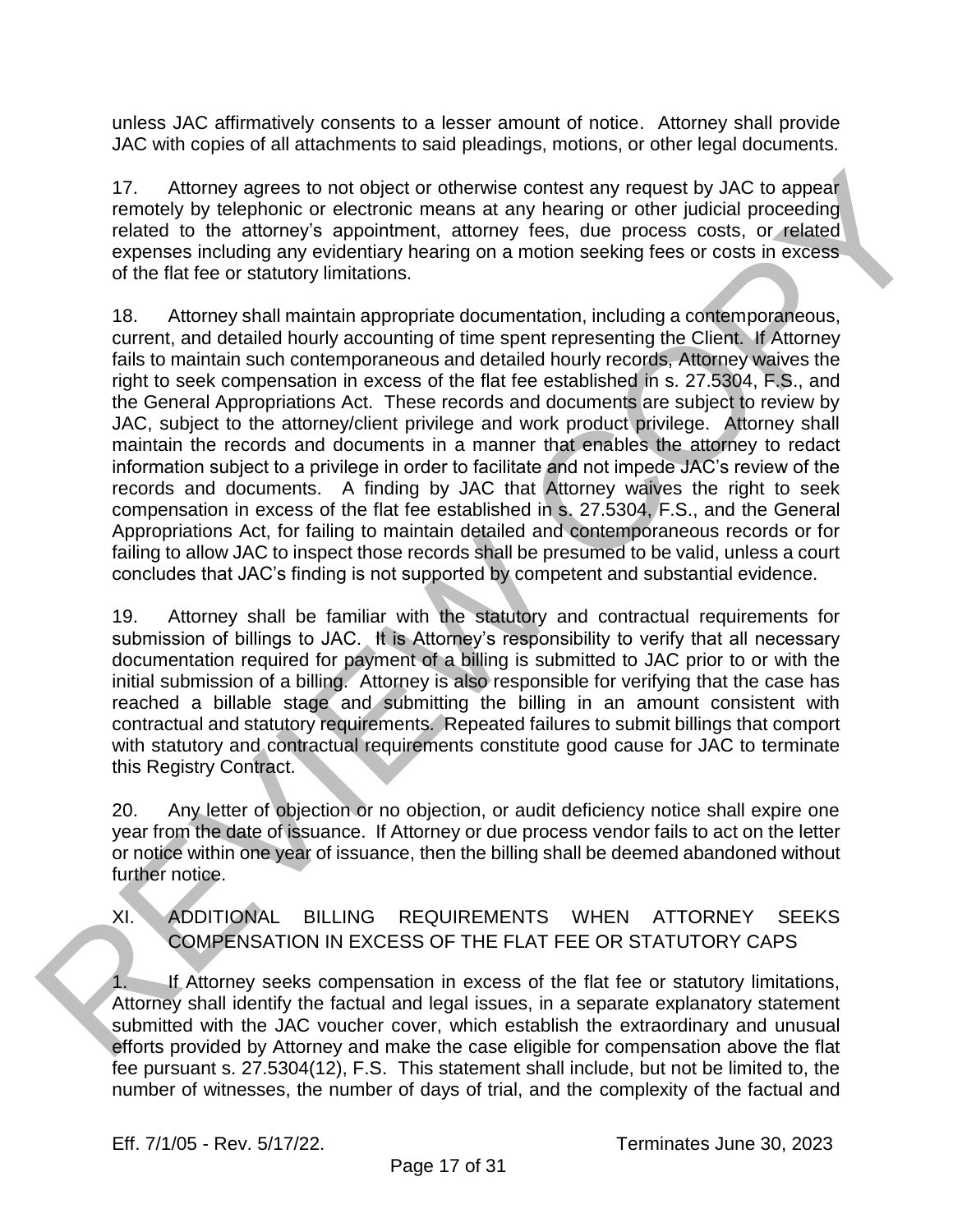legal issues presented to the court. This statement is subject to the Attorney Certification included on the JAC voucher cover and executed by Attorney.

2. If Attorney seeks to bill hourly under s. 27.5304(12), F.S., Attorney shall propose an hourly rate not to exceed the rate authorized pursuant to Florida law. Said hourly rate shall be only that amount necessary to ensure that the total fees paid are not confiscatory. The compensation calculated by using the hourly rate shall be only that amount necessary to ensure that the total fees paid are not confiscatory.

3. If Attorney seeks compensation in excess of the flat fee pursuant to s. 27.5304(12), F.S., Attorney shall provide an hourly statement that comports with the requirements set forth in this Registry Contract and JAC Policies and Procedures. Attorney shall only bill in hours and tenths of hours, and services shall be listed in chronological order beginning with the date of Attorney's appointment to the case. The hourly statement shall include a single entry for in-court time and a single entry for out-of-court time for each date billed. Attorney shall bill the actual amount of time spent on each date billed rounded to the nearest tenth of an hour. When Attorney includes multiple services in a single entry, the amount of time attributable to each service shall be indicated in the description of the services. Attorney shall provide detailed description for each service or activity listed on the invoice, including, but not limited to, the date of service, the increment of time associated with the service or activity, the identification of documents and materials, the number of pages, and the names of deponents and witnesses interviewed, as applicable. If the reported activity involves more than one assigned case, Attorney's time shall be divided, as appropriate, among the cases even if one or more of said cases is subject to a flat fee. In no event may Attorney's time exceed the total actual clock time required for the reported activity. Attorney shall not bill for services in a single entry across multiple dates. Attorney shall provide a copy of the court's progress docket. Attorney shall not bill for more than 10 hours on a single date or more than 50 hours in a calendar week without providing an explanation justifying those hours. The explanation must include the total number of hours billed or to be billed across all cases and an explanation of the particularized need to work these additional hours. Attorney is solely responsible for tracking the number of hours worked across all cases billed through JAC. 2.<br>
A Mormay seeks to bill hourly under s. 27.5304(12), F.S., Altomov shall propose<br>
an hour y rate and thouch the fact at thouch y rate and hourly rate<br>
and helicolations and the compensation calculated by using the hourl

4. Attorney shall also provide any and all documentation that Attorney intends to provide to the court in support of a motion for compensation in excess of the flat fee or statutory maximums. Attorney shall also provide a written report from any expert that Attorney intends to use as a witness at the evidentiary hearing on said motion. Failure to provide JAC with said documentation or written report shall be deemed a waiver of the right to present said documentation or expert at the evidentiary hearing.

5. For cases appointed on or after July 1, 2007, in assessing whether a case involves unusual and extraordinary effort, all cases for the same client appointed within a thirty (30) day period or reaching final disposition within a thirty (30) day period shall be considered. Attorney shall not seek to bill one or more of the cases on a flat fee basis while seeking unusual and extraordinary compensation as to other cases appointed to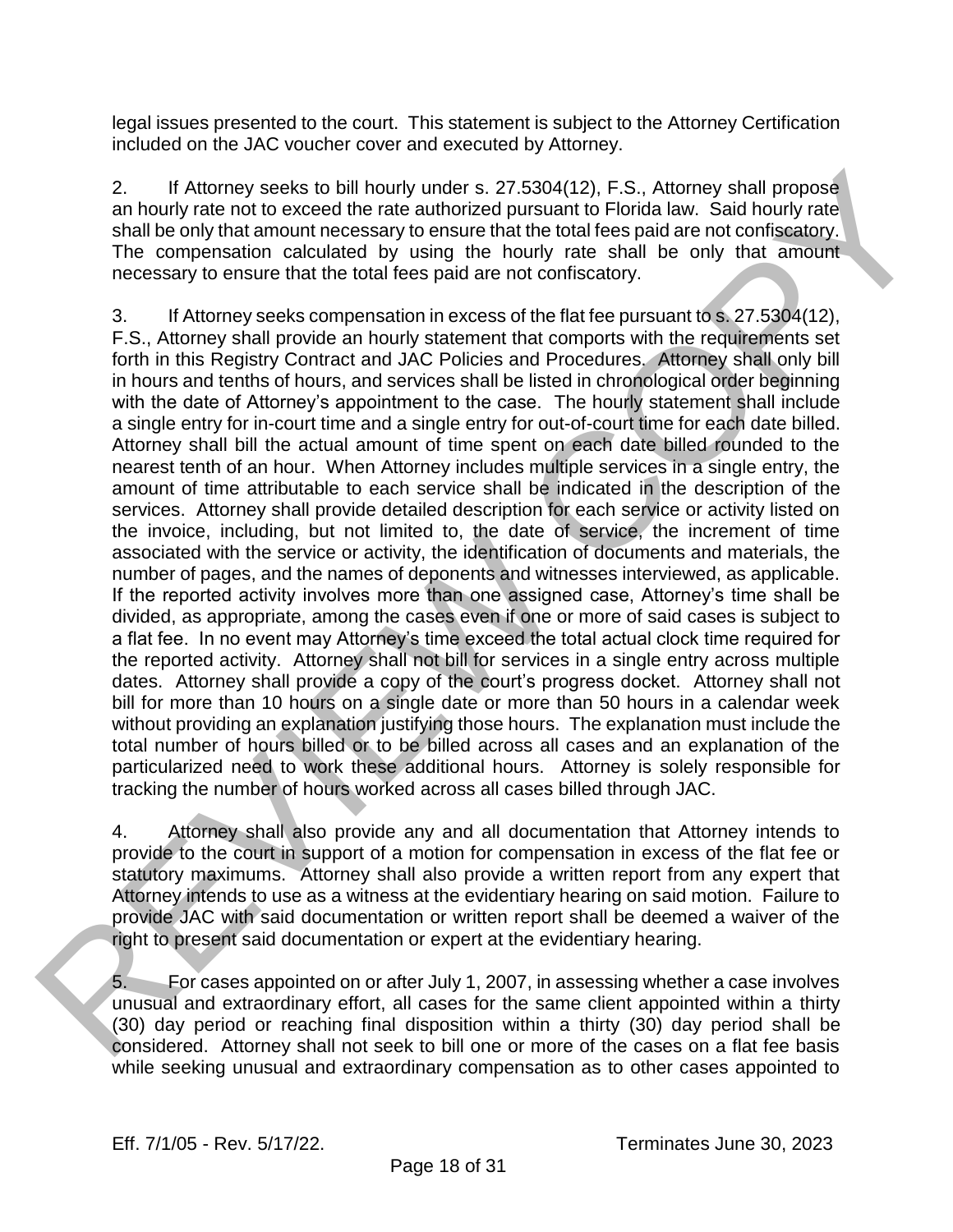the same client. Attorney must either bill all cases on a flat fee basis or submit a single intended billing for all cases seeking unusual and extraordinary compensation.

6. For dependency, termination of parental rights, and other civil cases appointed on or after July 1, 2007, Attorney agrees not to seek compensation in excess of the flat fee set forth in General Appropriations Act unless the number of hours worked on the case or cases appointed to the same client would allow for payment of at least double the total flat fee at the hourly rate of \$75 per hour. Attorney affirmatively waives the right to seek compensation in excess of the flat fee under the General Appropriation Act for any case or cases appointed to the same client unless the amount payable on an hourly basis at a rate of \$75 per hour is at least double the flat fee under the General Appropriations Act.

7. Any requirements for extraordinary billings set forth herein or in statute are minimum thresholds in order to seek compensation in excess of the flat fee established in the General Appropriations Act. Attorney still has the burden to demonstrate to the court through competent substantial evidence that the case involved unusual and extraordinary effort. The meeting of a minimum threshold as set forth herein or in statute does not necessarily constitute competent substantial evidence of an extraordinary and unusual effort.

8. A motion for an order approving payment of attorney fees in excess of the limits prescribed in s. 27.5304, F.S., and the General Appropriations Act must include a copy of the intended billing; the explanatory statement establishing the extraordinary and unusual efforts provided by Attorney; all other necessary documentation that was supplied to JAC; and JAC's letter stating its objection(s).

9. When billing for in-court time, Attorney shall only bill for time providing services related to the merits of the case, such as time spent in hearing before the court, reviewing case-related documents, or client or witness interviews. Attorney may also bill an appropriate amount for wait time not to exceed 30 minutes (0.5 hours). If Attorney anticipates that the hearing will potentially involve a substantial amount of wait time exceeding 30 minutes (0.5 hours), Attorney is responsible for bringing work on the case or another case so that the time can be used in a productive manner. For services rendered on or after July 1, 2018, Attorney shall provide a detailed explanation for any request in excess of one (1) hour for routine hearings including, but not limited to, calendar calls, status conferences, pretrial conferences, and judicial reviews in Ch. 39, F.S., cases. For services rendered on or after July 1, 2018, Attorney waives the right to seek any compensation in excess of one (1) hour if Attorney fails to the provide a detailed explanation for routine hearings in the billing submitted to JAC. 6. For dependency, termination of parential rights, and other civil cases appointed on<br>or of or of the U.U.C 2007. Alternative and the same client would allev for parener of all east double the total<br>or cases appointed to

XII. RECORD RETENTION/INSPECTION/PUBLIC RECORDS

1. Attorney shall keep contemporaneous detailed records to enable JAC to verify all costs, expenses, and Attorney's time expended representing all Clients in cases<br>appointed under this Registry Contract. The records shall include supporting appointed under this Registry Contract. documentation necessary to adequately evaluate and substantiate payments made under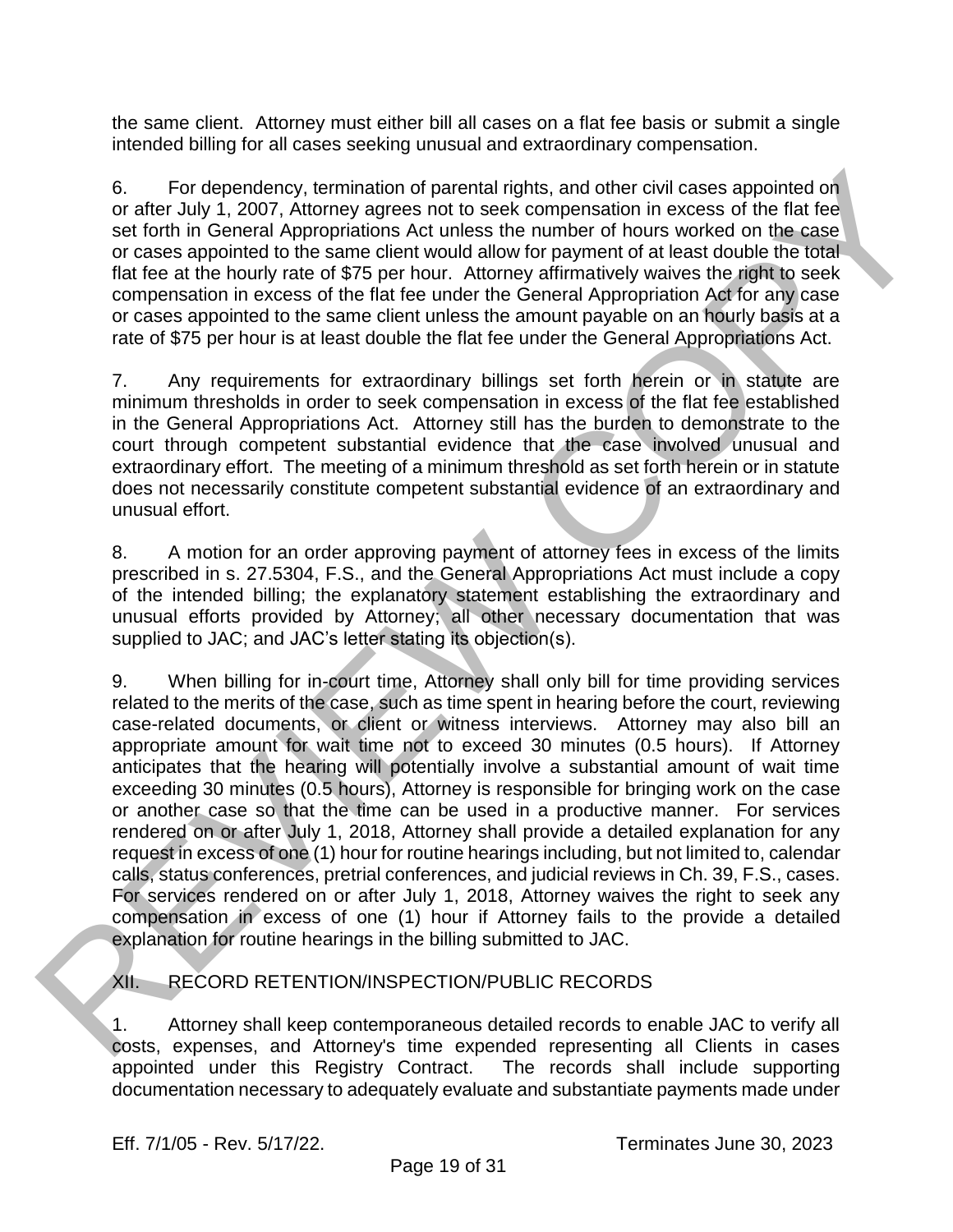this Registry Contract. JAC Policies and Procedures set forth the general requirements for supporting documentation. Attorney shall also maintain appropriate documentation, including contemporaneous and detailed hourly accounting of time spent representing the client. Pursuant to s. 27.40(7)(b), F.S., if Attorney fails to maintain such contemporaneous and detailed hourly records, Attorney waives the right to seek compensation in excess of the flat fee established in s. 27.5304, F.S., and the General Appropriations Act.

2. These records and documents are subject to review by JAC, subject to the attorney-client privilege and work-product privilege. Attorney may redact information from the records and documents only to the extent necessary to comply with the privilege.

3. Attorney shall maintain the records and documents in a manner that enables Attorney to redact information subject to a privilege in order to facilitate and not impede JAC's review of the records and documents.

4. Upon JAC's issuance of a notice of inspection of records and documents as to one or more particular case(s), Attorney shall deliver to JAC, or a designated agent, copies of any and all contemporaneous billing records related to the case(s) within a reasonable period of time. This time period shall not exceed thirty (30) days unless an extension is granted by JAC in writing. Attorney's failure to provide the contemporaneous billing records within a reasonable period of time shall be deemed a refusal to allow JAC to inspect the contemporaneous billing records.

5. Attorney agrees to retain, provide, and/or make available for inspection and audit at Attorney's place of business, upon reasonable notice, all books, statements, ledgers, and other financial records relating to services under this Registry Contract for a period of five (5) years from the date of final disposition or date of payment, whichever is later, or until all federal or state audits that may relate to each payment are complete for the applicable fiscal year, whichever is later, unless ordered sealed by the court. This requirement applies to JAC and other state entities with authority to audit or review Attorney's records including, but not limited to, the Auditor General and the Office of Fiscal Integrity. For purposes of this subparagraph, fourteen (14) days' notice shall be deemed reasonable notice. The failure to allow JAC to inspect such records upon reasonable notice shall be deemed a refusal to allow JAC to inspect those records as to any unpaid case that was pending as of the date of the inspection. maturing former provides and determined on the specific present representing the contemperation in the constrained on the specific constrained contemperation in constrained contemperation in encosis of the filter terms and

6. If Attorney fails, refuses, or declines to permit JAC to review documentation for a case as provided in this Registry Contract, Attorney waives the right to seek, and JAC shall not pay, compensation in excess of the flat fee established in s. 27.5304, F.S., and the General Appropriations Act for that case. The refusal to allow JAC to inspect contemporaneous records as provided herein is a material breach of this Registry Contract.

7. A finding by JAC that Attorney waives the right to seek compensation in excess of the flat fee established in s. 27.5304, F.S., and the General Appropriations Act, for failing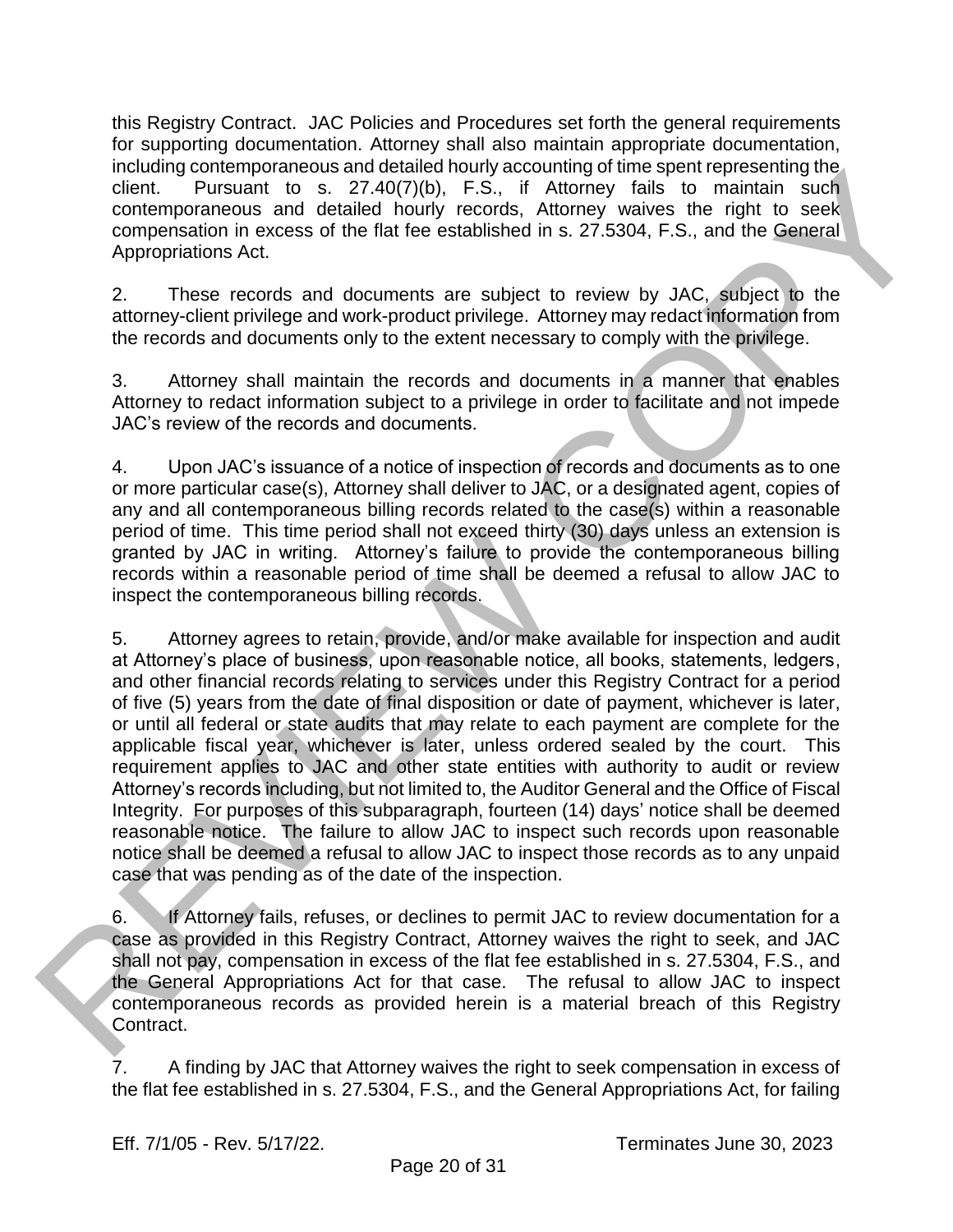to maintain detailed and contemporaneous records or for failing to allow JAC to inspect those records shall be presumed to be valid, unless a court concludes that JAC's finding is not supported by competent and substantial evidence.

8. JAC retains the authority to inspect Attorney's contemporaneous detailed records even after JAC has made payment. Upon conducting a post-payment review within five (5) years of payment, if JAC determines Attorney has failed to maintain contemporaneous detailed records supporting payments, Attorney shall be liable for repaying JAC any amounts that cannot be substantiated notwithstanding any court order approving payment of attorney fees. If Attorney fails to maintain contemporaneous detailed records supporting payments pursuant to s. 27.5304, F.S., Attorney shall repay JAC any amounts paid in excess of the flat fee notwithstanding any court order approving payment of attorney fees. Any payment for attorney fees, costs, or related expenses not supported by contemporaneous detailed records is subject to full recovery by JAC. The method of recovery is at the discretion of JAC and may include, but not be limited to, offsets against future payments, direct reimbursement of overpayment to JAC by Attorney, or any other remedies available to a creditor by law. Is not supported to you menter and substantial evident. Although a substantial evident and the specifical method in the specifical energy of the method in the specific properties (5) years of poyer in although a method in

9. Upon receipt of notice of inspection, audit, or any other form of review from JAC or other state or federal entity including but not limited to, the Auditor General or the Office of Fiscal Integrity, Attorney has a legal duty to preserve all records and information potentially relevant. Any questions Attorney may have as to the relevance of particular records should be resolved in favor of preservation and retention. Attorney must take every reasonable step to preserve all potentially relevant records until further notice. Attorney shall discontinue any and all data destruction or server backup recycling policies that may be employed on electronic data.

10. To the extent that Attorney's records constitute public records under Florida law, Attorney must comply with the requirements of Ch. 119, F.S., and other provisions of Florida law relating to public records. Attorney is solely liable for any fees or costs assessed against Attorney if Attorney fails to comply with a request for public records pursuant to Florida law. In assessing whether records possessed by Attorney constitute public records, Attorney should be familiar with Kight v. Dugger, 574 So. 2d 1066 (Fla. 1990), which concluded that files held in furtherance of representation of an indigent client are not public records.

# XIII. ELECTRONIC COMMUNICATION AND ELECTRONIC FUNDS TRANSFER

1. Attorney shall maintain sufficient internet capability, including an email account, to communicate with JAC under this Registry Contract. Attorney agrees to accept communications including billing audit deficiencies and Letters of Objection or No Objection via email. Any email address registered with JAC must belong to Attorney, Legal Entity, or other persons directly affiliated with Attorney's firm or practice.

2. Attorney agrees to accept legal pleadings including, but not limited to, responses to motions for attorney fees, due process costs, or related expenses by email. Attorney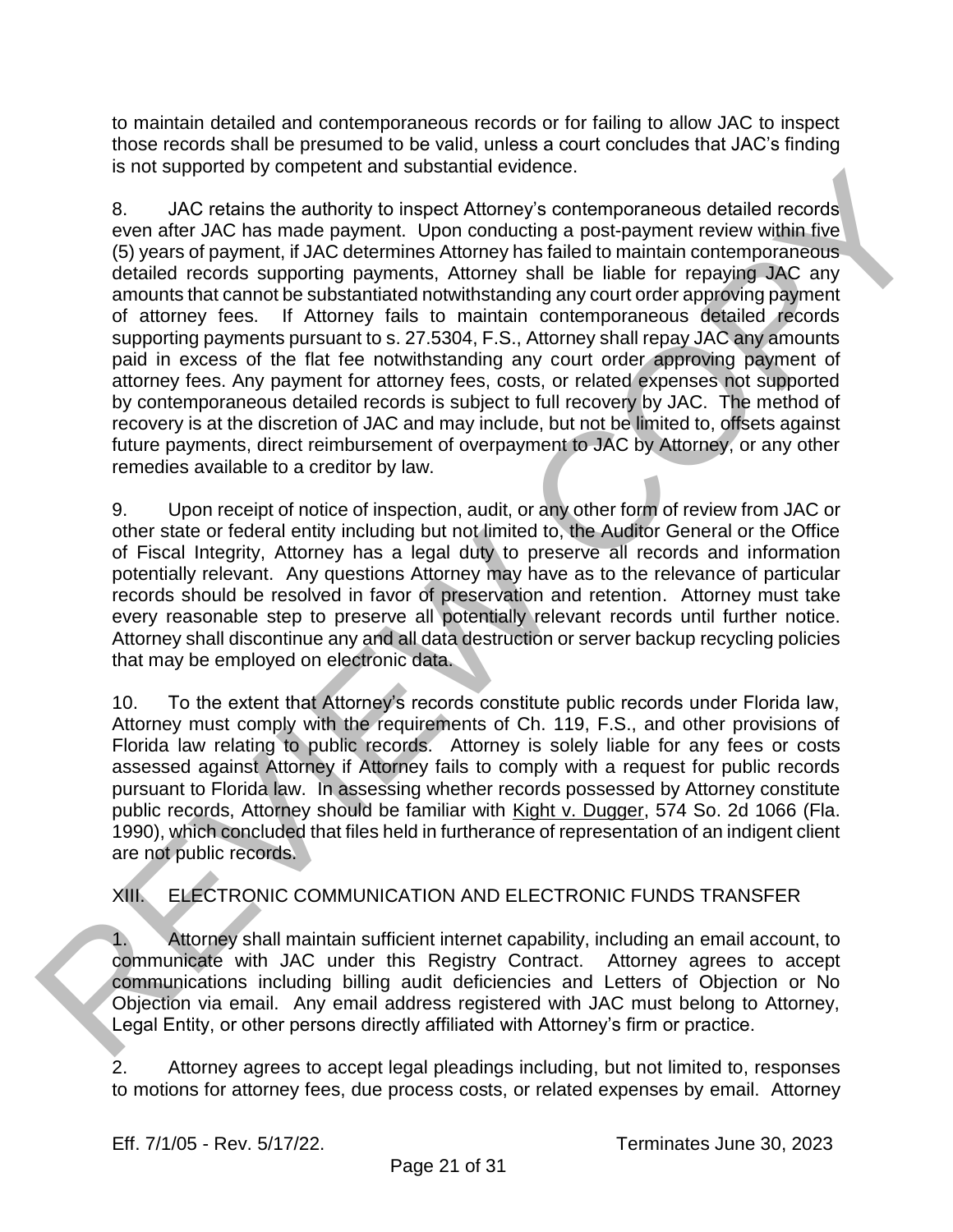waives the mailing of any such legal pleadings as a prerequisite to legal service of any legal pleading received by email.

3. Attorney agrees to provide JAC with an electronic copy of any legal pleading in the manner directed by JAC Policies and Procedures. Any motion, order, or other legal pleadings for which JAC is an interested party shall be served in the manner directed by the JAC Registry Contract and the JAC Policies and Procedures. Attorney stipulates that a motion, order, or other legal pleading shall not be deemed served on JAC pursuant to the Florida Rules of Court Procedure until served on JAC in the manner required by the JAC Registry Contract and the JAC Policies and Procedures. Legal pleadings, including orders, will not be deemed served on JAC until an electronic copy has been provided in accordance with JAC Policies and Procedures. Any response to a billing audit deficiency shall be submitted via *MyJAC*. Attorney shall not send more than one electronic copy of any legal pleading or other document to JAC. Prior to resubmitting any document, Attorney shall verify that JAC has not received the document. 3.<br>
Altomay agroes to Provide AC with an electronic copy of any legal pleading in the<br>
mean manufactor by AC is a track enter from the model to the remove of the HC Registry Contract and the JAC Proficies and Procedures. A

4. Attorney shall participate in a direct-deposit program under which Attorney authorizes the transfer of funds electronically to an account in the Attorney's or Legal Entity's name at a federal-chartered or state-chartered financial institution. If Attorney seeks an exemption from this provision, Attorney must submit in writing a request for exemption specifically delineating why Attorney cannot comply with this provision. JAC may exempt Attorney from compliance with this provision only if JAC determines that participation in a direct-deposit program creates a financial hardship for Attorney.

### XIV. TERMINATION

1. JAC shall have the right to terminate this Registry Contract immediately if, in its sole opinion, Attorney or Attorney's agents or employees fail to comply with the terms of this Registry Contract. Such failure shall constitute a material breach of this Registry Contract by Attorney. In the event of breach of duty in a case by Attorney, Attorney shall not be entitled to payment of attorney fees, costs, and related expenses for work performed except by court order.

2. Upon thirty (30) days written notice, JAC or Attorney may, without cause, terminate this Registry Contract. Following termination of this Registry Contract pursuant to this paragraph, if Attorney is permitted by the court to withdraw from appointed cases, Attorney will be compensated pursuant to s. 27.5304, F.S.

3. Attorney is not eligible for any new appointments to cases in the event of termination of this Registry Contract, unless JAC executes a new Registry Contract with Attorney. Attorney shall notify the Chief Judge(s) of those circuits in which Attorney is a registry attorney of the termination of this Registry Contract. If Attorney is appointed to a case after termination of this Registry Contract, Attorney shall not seek payment for fees, costs, or related expenses for such case for Attorney, or for due process vendors, either directly or indirectly, from JAC and shall not motion the court for the payment of same by JAC. Such appointments will be considered pro bono work.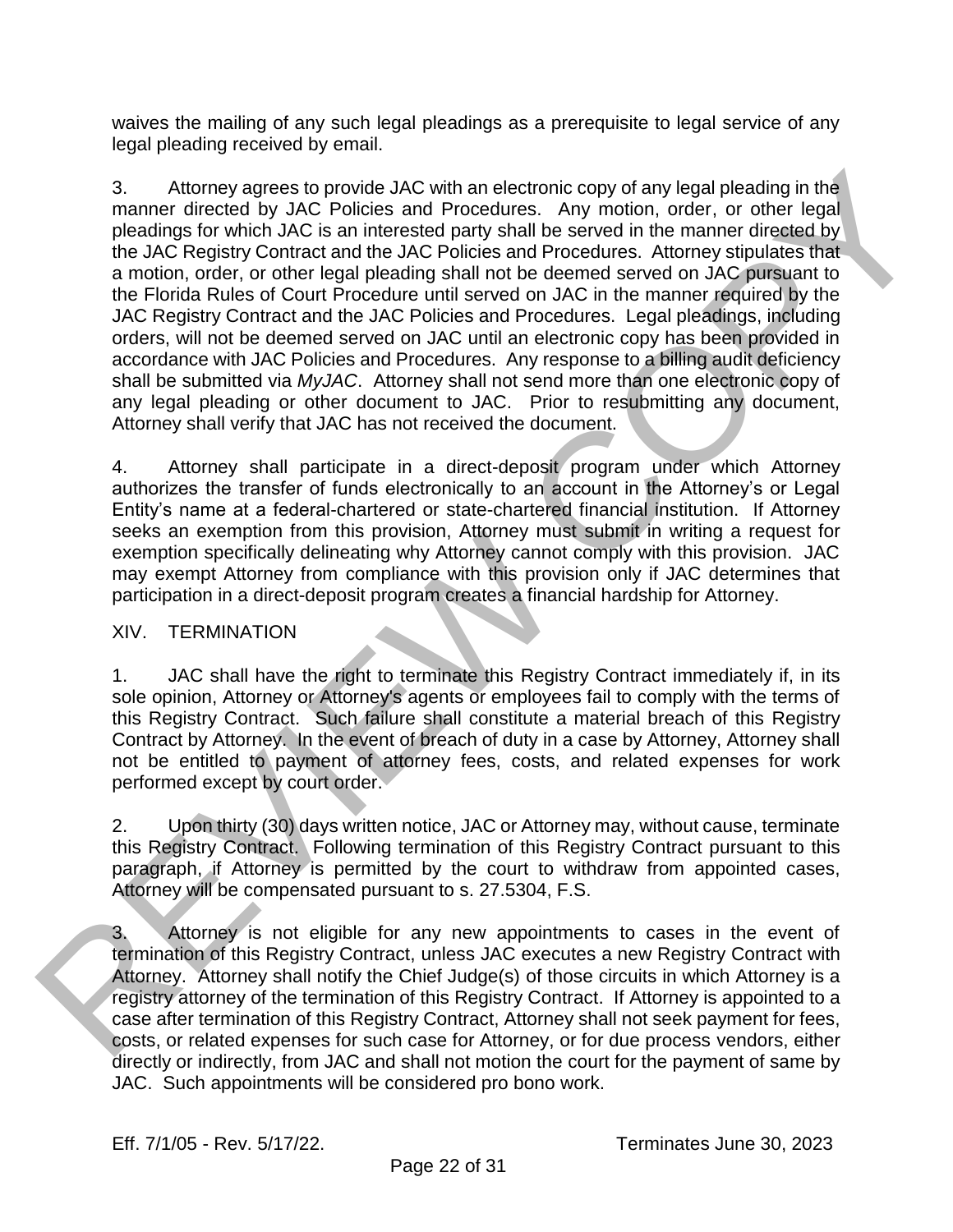4. Prior to determining whether to terminate this Registry Contract, JAC may temporarily suspend the Registry Contract immediately, if, in its sole opinion, Attorney fails to comply with the terms of this Registry Contract. A temporary suspension bars Attorney from accepting appointments on new cases while the contract is suspended but allows Attorney to work on existing cases unless the Registry Contract is terminated. A temporary suspension shall remain in effect until lifted by JAC or this Registry Contract is terminated. The decision to temporarily suspend the Registry Contract shall in no way bar JAC from deciding to terminate the contract for the conduct resulting in the temporary suspension.

5. Notice of suspension or termination of this Registry Contract must be in writing and sent via email to the email address(es) designated pursuant to this contract. Any notice of suspension of this Registry Contract by JAC or termination of same by either JAC or Attorney shall be copied to the Chief Judge(s) of those circuits in which Attorney is a registry attorney.

6. JAC, at its sole discretion, may suspend this Registry Contract pending Attorney's failure to maintain status in good standing with The Florida Bar for infractions that are curable. If a Chief Judge suspends Attorney, JAC shall suspend this Registry Contract as to the applicable circuit. Attorney is not eligible for any new appointments to cases during the period of suspension. Attorney shall notify the Chief Judge(s) of those circuits in which Attorney is a registry attorney of the suspension of this Registry Contract. If Attorney is appointed to a case during the period of suspension, Attorney shall not seek payment for fees, costs, or related expenses or for due process vendors for such case, either directly or indirectly from JAC. that is to comply with the element of this Registry Contract. A temporature and a subcombination and allows Allomay form accopiting appointments on now cases with the normalist is supported allows allows allows when the pa

XV. NO WAIVER/GOVERNING LAW

1. No waiver by either party of any existing default by the other party shall be deemed to waive any subsequent default. All rights hereunder are cumulative, not alternative, and are in addition to any other rights given by law. The validity, construction, and interpretation of this Registry Contract shall be governed by the laws of the State of Florida and the Florida Constitution.

2. The delay or failure by JAC to exercise or enforce any of its rights under the Registry Contract shall not constitute or be deemed a waiver of JAC's right thereafter to enforce those rights, nor shall any single or partial exercise of any such right preclude any other or further exercise thereof or the exercise of any other right.

3. Any action arising over any dispute over performance or other terms of this Registry Contract may only be maintained in the Florida state courts. Venue for all equitable or legal actions arising from or related to this Registry Contract wherein JAC or the State of Florida is a named party shall be in the appropriate state court in Leon County, Florida. The parties waive any right to jury trial.

4. For purpose of the applicable statute of limitation under general law, any cause of action for compensation in relation to attorney fees, due process costs, or related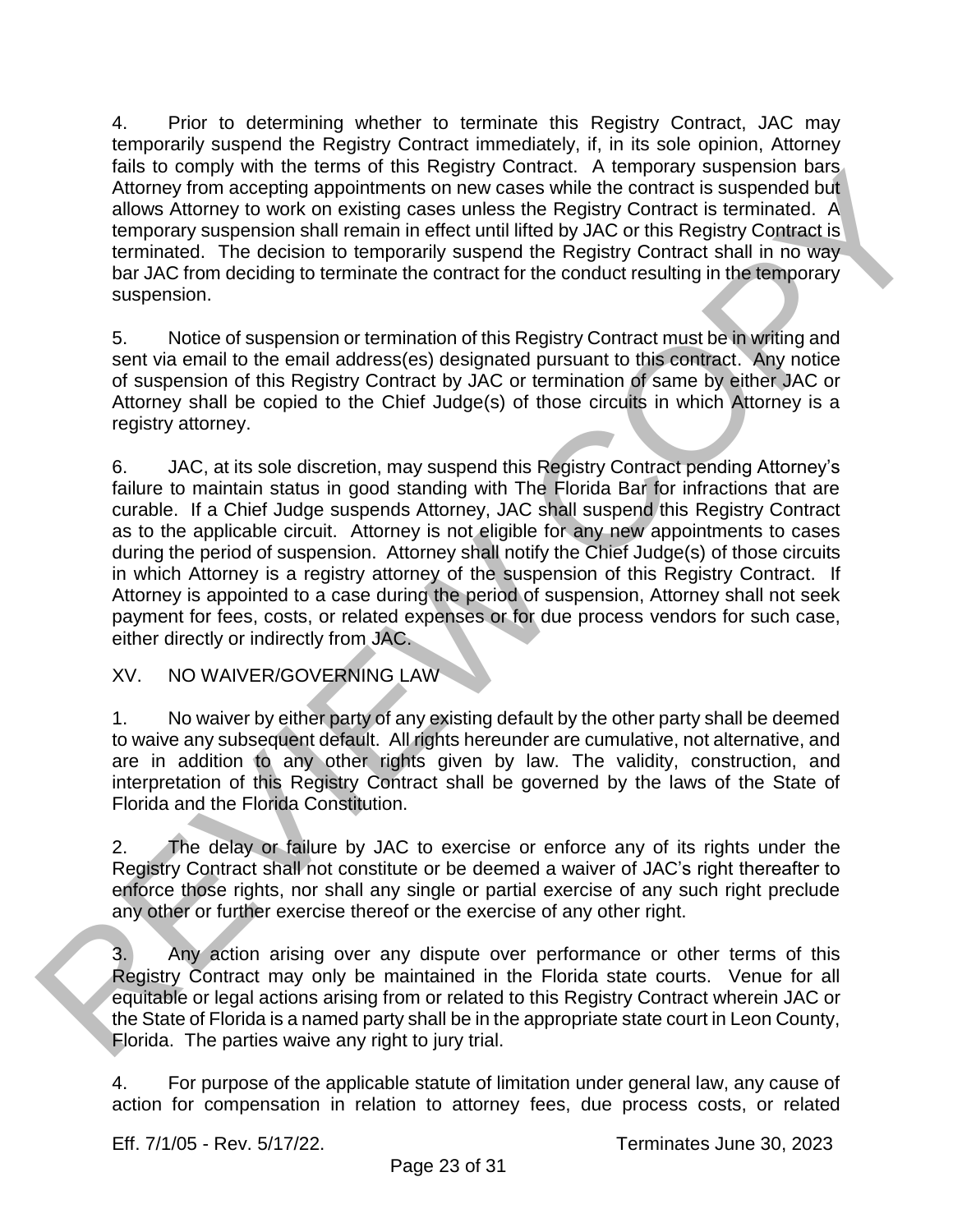expenses for a court-appointed case accrues on the date the case reached final disposition notwithstanding any appeals. For purposes of this paragraph final disposition means:

a. At the trial court level, the court has entered a final appealable judgment, unless rendition of judgment is stayed by the filing of a timely motion for rehearing, motion to withdraw plea, motion for a new trial, or other motion that stays rendition for appellate purposes. The filing of a notice of appeal does not stay the time for submission of an intended billing. If rendition of judgment is stayed by the filing of a timely motion, the case will be deemed to have reached disposition on the date of the resolution of the motion.

b. At the appellate court level, that the court has issued its mandate.

5. Attorney waives the right to seek compensation either directly or indirectly on behalf of due process vendors in relation to attorney fees, due process costs, or related expenses once the statute of limitation has expired.

## XVI. SEVERABILITY

The terms and conditions of this Registry Contract shall be deemed to be severable. If any clause, term, or condition herein shall be held to be illegal or void, such determination shall not affect the validity or legality of the remaining terms and conditions. If a court deems any provision of the Registry Contract void or unenforceable, that provision shall be enforced only to the extent that it is not in violation of the law. Notwithstanding any such determination, this Registry Contract shall continue in full force and effect unless a particular clause, term, or condition held to be illegal or void, renders the balance of the Registry Contract impossible to perform. means.<br>
a. At the tial court level, the ceurl has entered a final appealable judgment,<br>
unleave rendition to judgment is stuped by the filling of strendy motion for relations<br>
from the intereduced a motion for a new trial

# XVII. AMENDMENT OF REGISTRY CONTRACT

This Registry Contract expresses the understandings of the parties concerning all matters covered. No changes or additions to this Registry Contract or the terms of this Registry Contract, whether by written or verbal understanding of the parties, their officers, agents, or employees, shall be valid unless in the form of a written amendment executed by the parties.

## XVIII. MISCELLANEOUS PROVISIONS

1. In Chs. 39 and 63, F.S., cases, Attorney shall be compensated only when appointed to represent an indigent parent as court-appointed counsel. Attorney shall not be compensated if Attorney is appointed to represent a legal guardian or a step-parent or is appointed as attorney-ad-litem for a parent. Attorney also shall not be compensated if Attorney is appointed to represent a child or children in Ch. 39, F.S., cases except as authorized under s. 39.01305, F.S.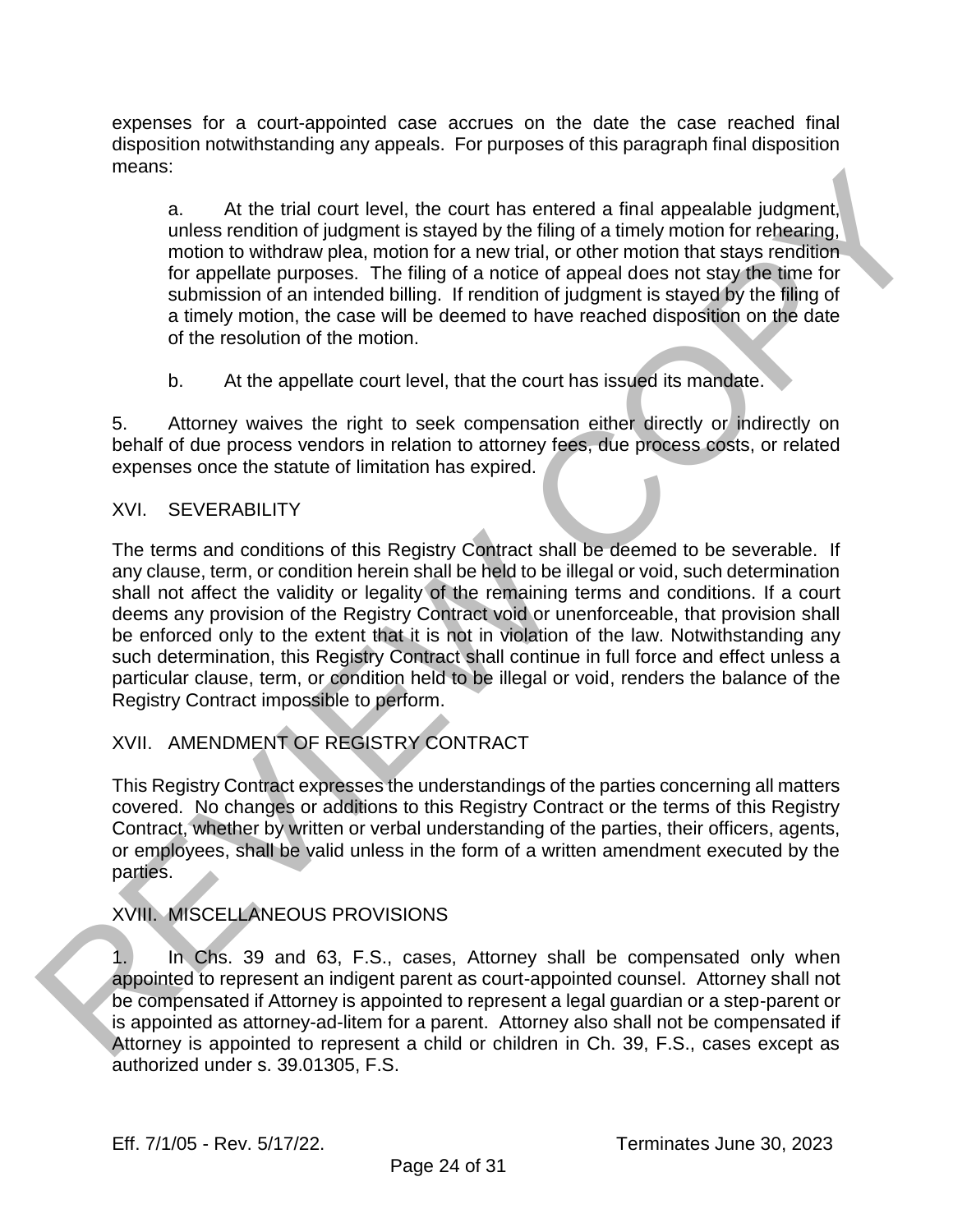2. Attorney agrees to be responsible for the management and direction of all legal services pursuant to this Registry Contract.

3. Within thirty (30) days of a change of affiliation of Attorney from Legal Entity, this Registry Contract may be terminated.

4. Attorney shall affix Attorney's name and bar number on all communications addressed to JAC. Attorney shall keep JAC informed at all times of Attorney's current name, address, telephone and facsimile numbers, email address, and tax identification number. Notification of changes shall be provided in writing to JAC. Attorney shall be responsible for keeping JAC informed of the name, address, telephone and facsimile numbers, email address, and tax identification number of due process vendors utilized by Attorney.

5. For the purposes of this Registry Contract, the term "case" shall be defined as each matter assigned a case number by the Clerk of the court to a Client. However, assignment of a case number solely for tracking purposes by the clerk may not constitute a case for payment purposes. In this event, the Information or Indictment shall identify the case(s) to which Attorney may be appointed. All cases which are consolidated, multiple counts, combined, or collapsed into another case number shall be considered one case under the surviving case number. In criminal cases, Attorney shall be compensated at the rate provided for the most serious offense for which Attorney represented the Client. In an on-going Ch. 39 or Ch. 63, F.S., case, an additional child is not a new appointment or a new case for billing purposes. In a Ch. 39 or Ch. 63, F.S., case, if more than one parent is represented by the same attorney, the appointment shall be considered one case appointment for billing purposes. 3. Whith thirty (30) days of a change of affiliation of Attomay from Logal Entity, this<br>Registry Contract may be terminated.<br>The same and bar mumber on all communications<br>and desead to JAC. Altomay shall after, Moreovers m

6. If the court appoints a Legal Entity to provide legal representation for a Client, Attorney assigned to the case by the Legal Entity shall certify all fees, costs, and related expenses on behalf of Legal Entity and any billing to JAC. The assigned attorney shall be qualified and approved pursuant to s. 27.40, F.S., for the category of case to which Attorney is assigned. Attorney shall execute a contract with JAC.

7. For any case subject to a flat fee, if Attorney withdraws or is discharged prior to completion of the case, Attorney shall only be entitled to a portion of the flat fee to be determined by the court. The total compensation for Attorney and any and all subsequent attorneys may not exceed the flat fee established by Florida law.

8. Payment for a criminal or civil case is contingent on the Office of the Public Defender and the Office of Criminal Conflict and Civil Regional Counsel being authorized to withdraw or to discharge from the case or a court *sua sponte* finding a conflict precluding representation when the respective offices are authorized to provide representation. For off-registry appointments pursuant to s. 27.40(7)(a), F.S., the order of appointment must also include a finding that there were no registry attorneys available for representation for that case or other good cause for the off-registry appointment. If said offices have not withdrawn or discharged or a court has not *sua sponte* found a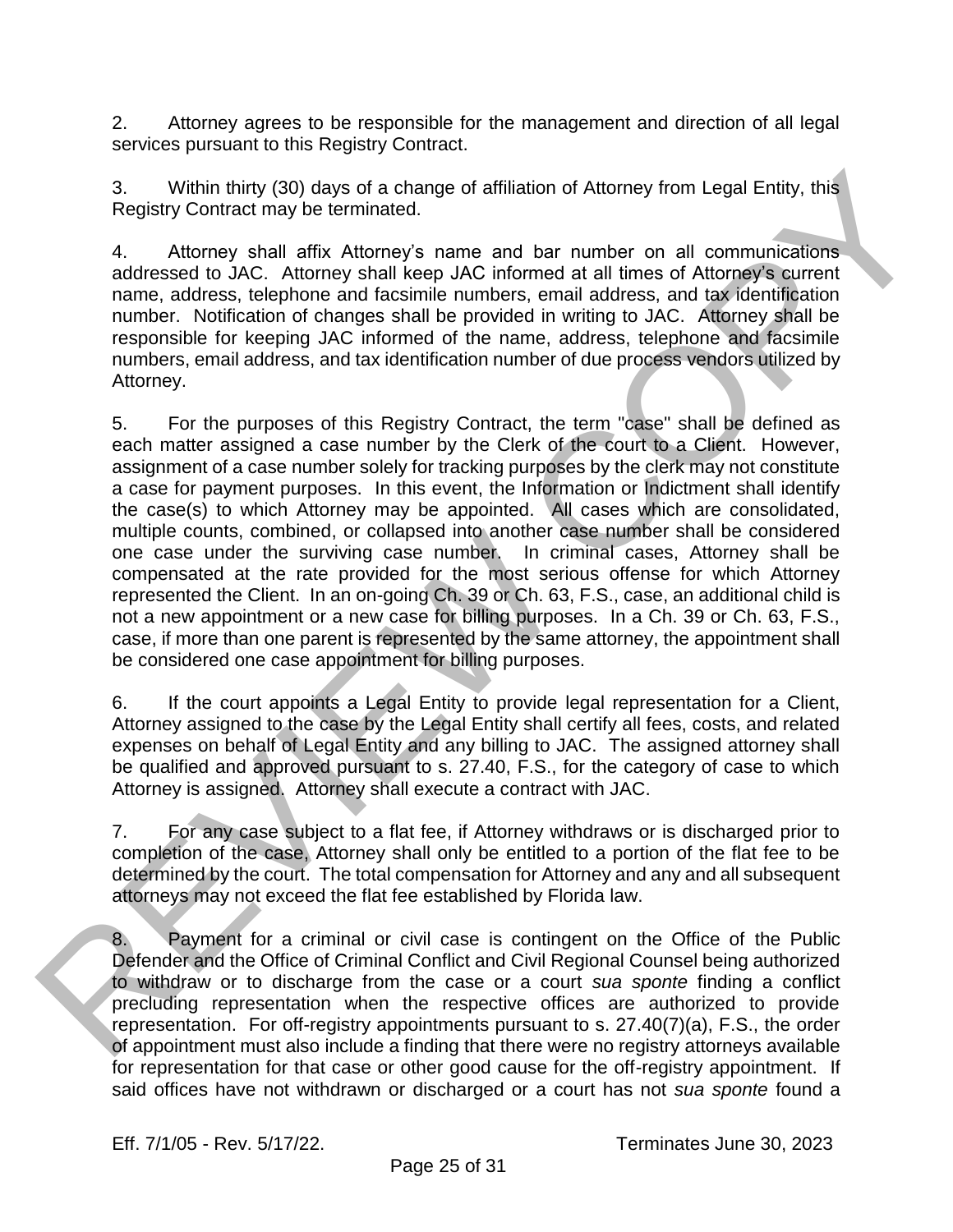conflict, Attorney waives all right to seek payment from JAC for attorney's fees, costs, or related expenses. Attorney is responsible for verifying that said offices have withdrawn or discharged from the case or a court has *sua sponte* found a conflict before commencing representation. The withdrawal or discharge of said offices from an earlier proceeding shall not create any presumption that said offices continue to have a conflict for later proceedings including, but not limited to, appeals, violation of probation or community control proceedings, motions for post-conviction relief, and any other extraordinary remedies for which court-appointed counsel is authorized under Florida law.

9. Payment for appointment to represent a dependent child with certain special needs is contingent upon the court finding in the order of appointment that the child meets one or more of the criteria specified in s. 39.01305(3), F.S., and the court further finding that an attorney willing to provide services without additional compensation was not available as specified in s. 39.01305(4), F.S. An attorney may submit a billing for the annual flat fee following the first judicial review held after the date of appointment and following the first judicial review held in the second and subsequent years of representation. After an attorney is appointed, the appointment continues in effect until the attorney is allowed to withdraw or is discharged by the court or until the case is dismissed or protective supervision is terminated. If Attorney arranges for supplemental or separate counsel to handle appellate proceedings, this arrangement shall be implemented through an order of appointment meeting the requirements of this subsection. Except when consent of a natural guardian or other appropriate person is obtained as authorized by s. 744.301, F.S. or other provision of Florida law, Attorney shall not initiate a civil or administrative action on behalf of the child without authorization of the court. or distance and content of the collection of the collection of a content of the collection of the collection of the collection of the collection of the collection of the collection of proparation of the collection of the c

10. If Attorney discovers any information that would raise a concern as to the ongoing indigency of the Client, then the Attorney shall either advise the court and JAC of the changed circumstances or move to withdraw.

11. After final disposition, if the Client wishes to appeal, prior to discharge, Attorney shall file the appropriate documents with the court and request the court make a finding as to whether the Client remains indigent for purposes of appeal. Attorney shall advise the court of any changed circumstances that involve the issue of indigency. Where the Client wishes to appeal, Attorney shall comply with the requirements of the Florida Rules of Appellate Procedure including, but not limited to, filing a notice of appeal, a statement of judicial acts to be reviewed, directions to the clerk, and designations for transcription of those portions of the proceedings necessary to support the statement of judicial acts to be reviewed. Attorney shall take those steps necessary to ensure and verify that the record is properly transmitted to the appellate court regardless of the date of Attorney's discharge.

12. If Attorney files a notice of appeal on behalf of a Client, Attorney shall take those steps necessary to ensure that the appellate record is prepared including the filing of a designation of the record on appeal. In designating hearings for transcription, Attorney shall only designate those hearings at which Attorney reasonably believes that reversible error may have occurred. In criminal cases, these hearings typically include jury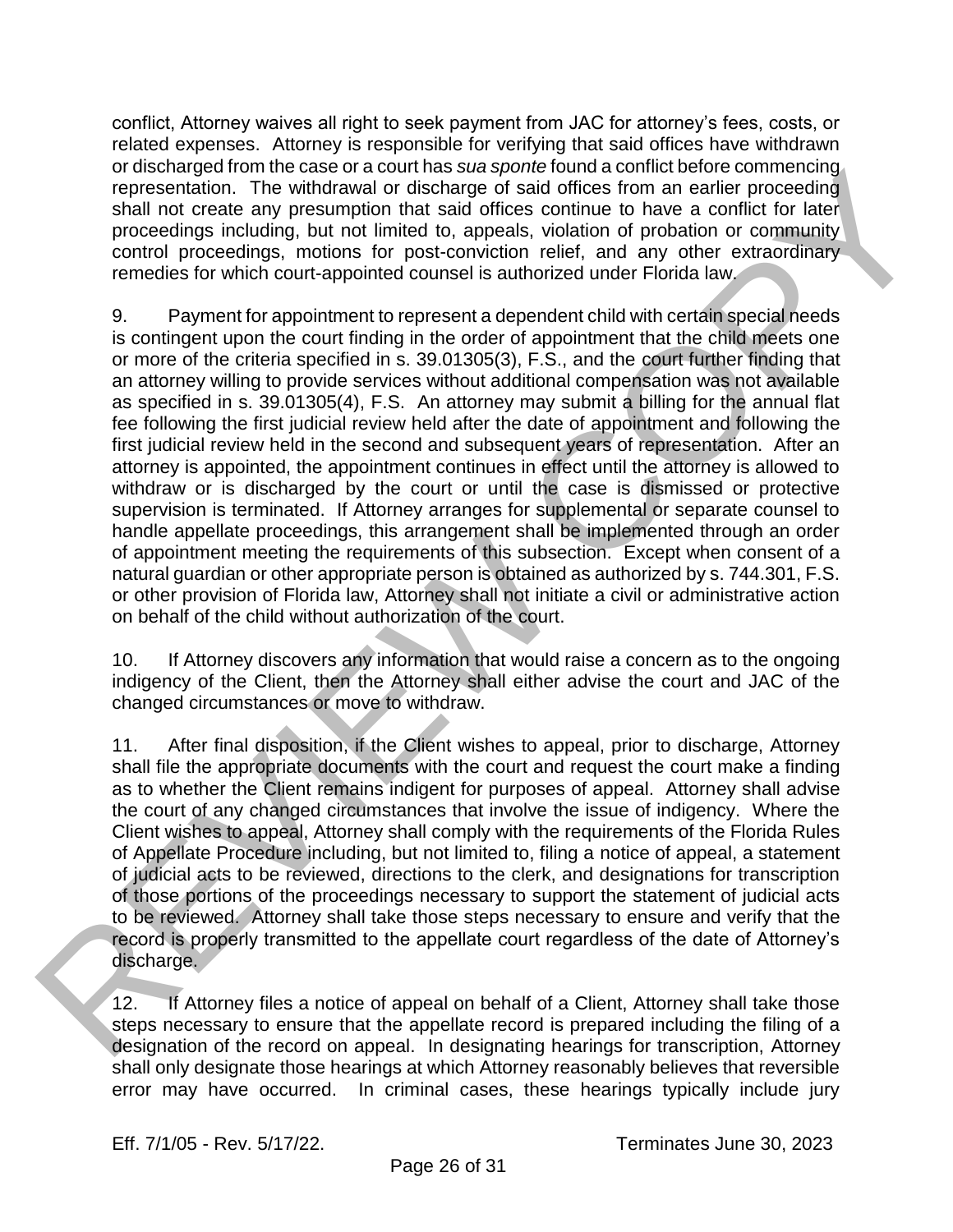selection, trial, sentencing, and other proceedings necessary to support the issues on appeal as set forth in the statement of judicial acts to be reviewed. In Ch. 39, F.S., proceedings, these hearings typically include adjudicatory hearings, dispositional hearings, and other proceedings necessary to support the issues on appeal. In Ch. 39, F.S., proceedings, Attorney shall not have hearings such as judicial reviews and status conferences transcribed unless appellate counsel specifically requests that those proceedings be transcribed.

13. For any death penalty case in which the court has appointed Attorney as cocounsel, if the state thereafter waives the death penalty, Attorney shall immediately move to withdraw from the case. A copy of the motion shall be served upon JAC at least five (5) business days before the hearing on said motion. If Attorney fails to move to withdraw, Attorney shall not seek nor accept compensation for work performed after the death penalty was waived.

14. To obtain reimbursement for travel expenses for Attorney, due process vendors, or witnesses, Attorney must follow the requirements set forth in s. 112.061, F.S.; the Department of Financial Services (DFS) Regulations; and JAC Policies and Procedures. JAC's specific travel procedures are posted on the JAC's website, and Attorney shall abide by these procedures. Attorney may bill only for authorized travel expenses. Attorney must obtain a court order identifying the approved traveler and the purpose of the travel. If any hotel rate will exceed \$150 per night, Attorney shall include the hotel rate in the motion seeking authorization for travel expenses. Any time spent by Attorney or a due process vendor making travel arrangements and preparing travel vouchers is considered clerical work and is therefore not billable. Attorney must submit a completed DFS approved travel voucher with any request for reimbursement for travel expenses including, but not limited to, any request for reimbursement for mileage. When authorized, mileage will only be reimbursed for distances exceeding fifty (50) miles one way. Reimbursement for mileage is limited to actual mileage traveled using a personal vehicle. JAC reimburses for the actual mileage incurred during a trip. When Attorney travels on multiple cases, the total amount of mileage billed across those cases cannot exceed the actual distance traveled. Attorney cannot seek reimbursement for the same mileage traveled in more than one case. Mileage must be apportioned appropriately so that Attorney receives compensation for the actual mileage traveled using a personal vehicle. Failure to submit a properly completed travel voucher constitutes a waiver of any right to obtain travel expenses. If Attorney is approved for a registry outside of the circuit in which Attorney's office is located, JAC reserves the right to object to travel time, mileage, lodging, and any other travel expenses to travel to the circuit of the case. Attorney waives the right to seek travel time, mileage or other travel expenses to travel to the circuit of a case absent exceptional circumstances warranting an out-of-circuit appointment. processing, means nearly the properties. Attenties and plusted to the studies and don't processing to appoint the association appoint the studies of the contents, Altoney and in the heating such as plentical terminant cont

15. Attorney travel should be limited to travel necessary for the defense of the case. Attorney should consider alternatives to attorney travel whenever feasible. For depositions for which appearing in person would result in significant travel expenses or travel time, Attorney should consider alternatives to appearing in person such as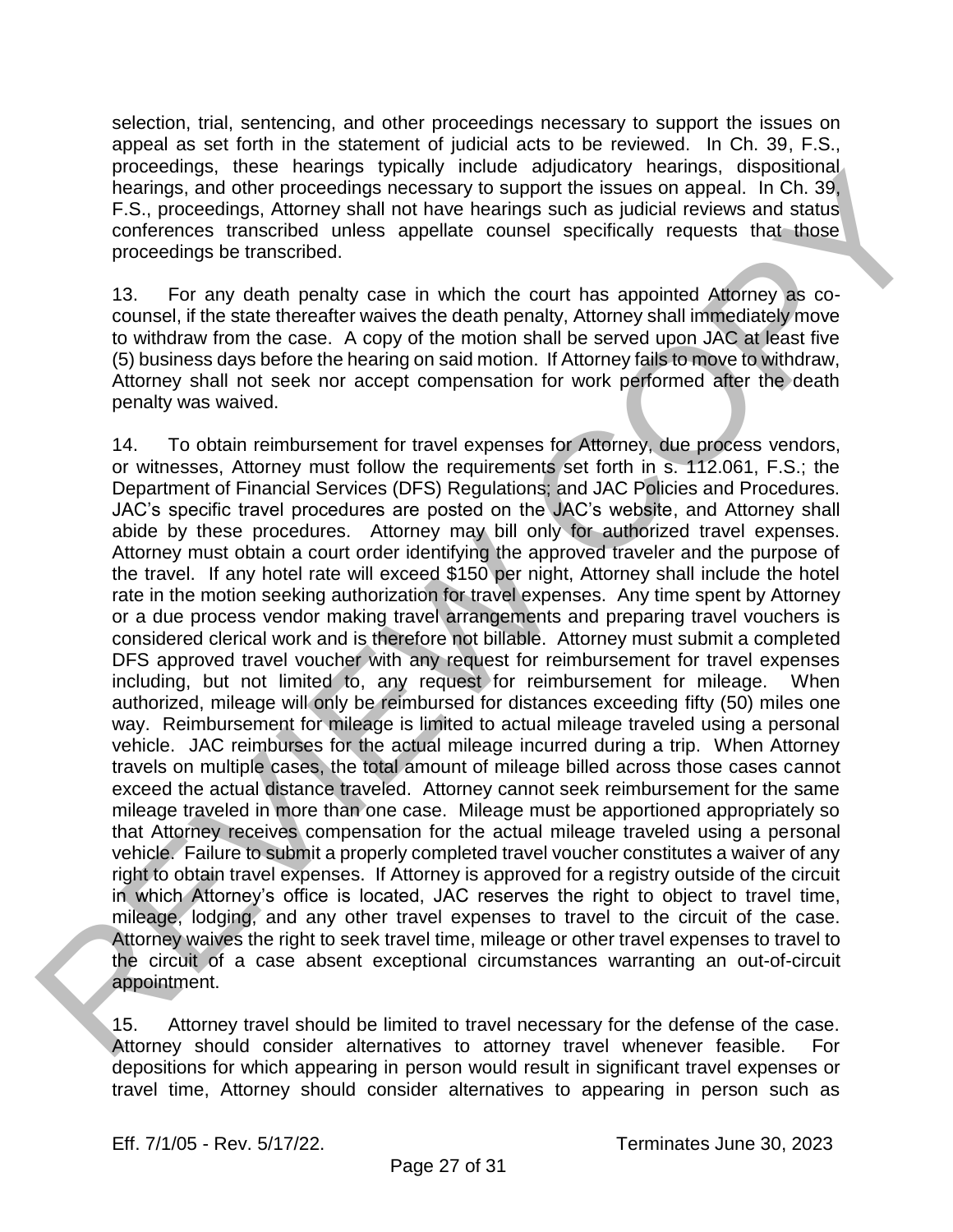conducting the deposition through the use of communications equipment including videoconferencing technology or telephones.

16. Pursuant to s. 29.007, F.S., the scope of Attorney's representation is limited to proceedings in state court (or other state administrative proceedings as authorized by law) except for a petition for writ of certiorari to the United States Supreme Court following affirmation of a death sentence following direct appeal to the Florida Supreme Court. Attorney acknowledges that JAC is not liable to pay attorney fees, costs or related expenses for any other representation in federal court.

17. In dealing with JAC and its staff, Attorney and Attorney's staff or representatives shall act in a professional and respectful manner. Behaviors that contribute to a hostile, humiliating, or intimidating work environment, including sexual harassment, bullying, and abusive language or behavior, are unacceptable.

18. In criminal cases, JAC may pay for clothing necessary to satisfy due process concerns at a jury trial. Before seeking authorization to obtain clothing for use by a criminal defendant at jury trial, Attorney will need to contact (1) the Defendant and his or her family and (2) the Office of the Public Defender or other applicable local entity to determine if court-appropriate clothing is available. If Attorney is unable to obtain clothing through these sources, Attorney may file a motion seeking authorization to obtain clothing for use by the Defendant. The purchase of court-appropriate clothing shall be through the most economical means available such as purchase from discount retailers or second-hand retailers. Upon conclusion of the case, any clothing purchased for use by the Defendant should be turned over to the Office of the Public Defender or other applicable local entity for potential use by other defendants.

19. In appropriate circumstances and at its discretion, JAC may prepay for travel expenses for ordinary witnesses. Prepayment is generally limited to purchase of airline tickets and hotel rooms. Travel expenses of Attorney and due process vendors is through reimbursement only. If JAC prepays for travel expenses for ordinary witnesses, any credit or refund as a result of changes to the reservation or for cancellation are due to the State of Florida and should be directed to JAC in the manner directed by JAC. Attorney is responsible for ensuring that any credit or refund is directed to JAC. For JAC to prepay travel, Attorney must supply JAC with all necessary documentation to arrange the travel and a DFS travel voucher signed by the traveler and Attorney as soon as feasible following the completion of any prepaid travel. Attorney is responsible for notifying JAC of any requested changes to travel arrangements as soon as feasible. Attorney will be responsible for any increases in travel expenses that result from a failure to notify JAC promptly. 16. Pursuant les a 20.007, F.S., the scope of Attorney's representation is limited to<br>probability in statistical tref or the tref statistical derivations are callulated by<br>derivation of a destine series controlled to the F

20. JAC maintains a searchable database on its website listing due process vendors with current JAC Due Process Contracts. JAC does not verify the professional qualifications of these due process vendors. It is the sole responsibility of the Attorney hiring due process vendors to verify their professional qualifications. The inclusion of a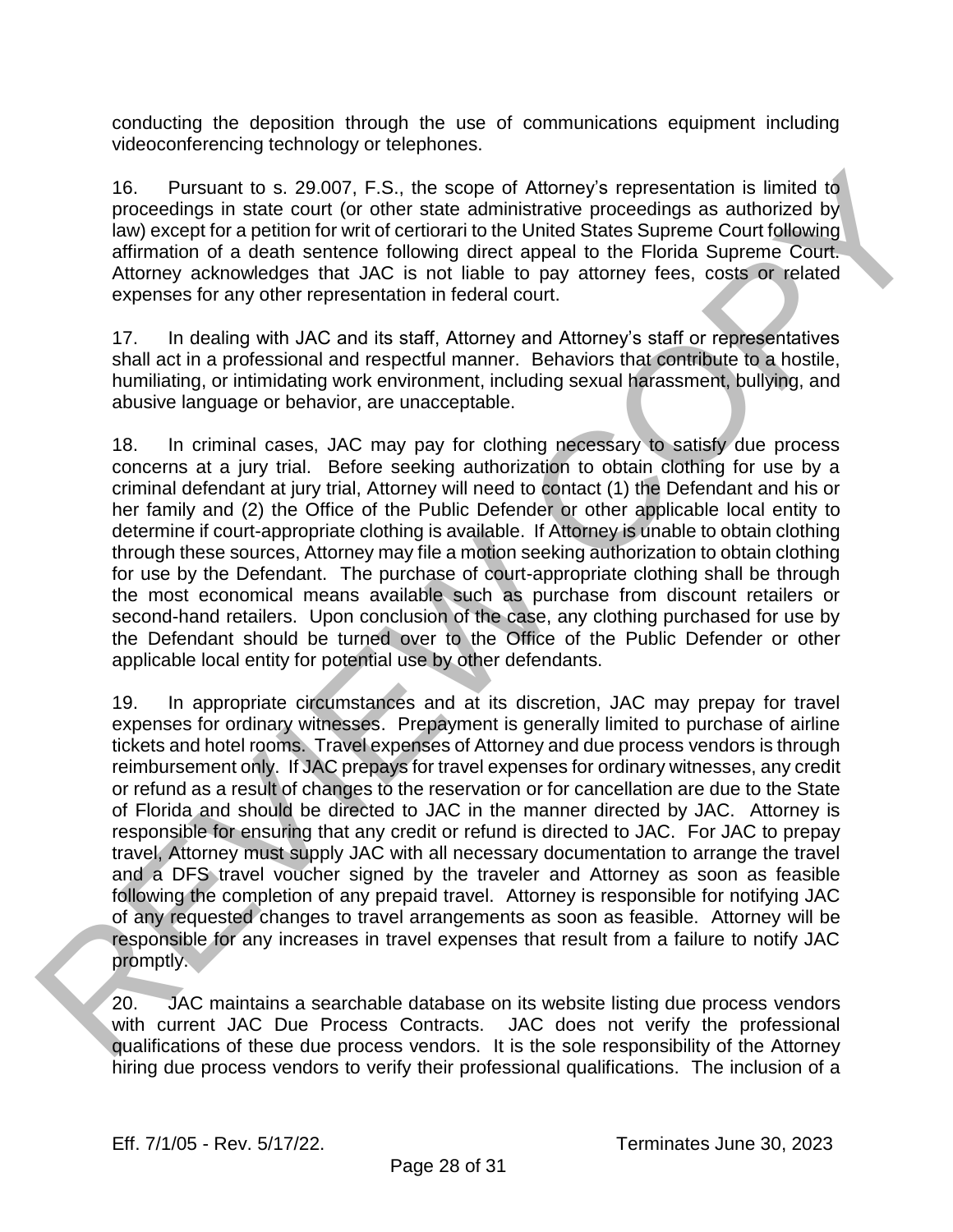due process vendor on JAC's searchable database listing due process vendors in no way suggests or implies JAC's approval or endorsement of that due process vendor.

21. JAC shall not be responsible for delay resulting from its failure to perform if neither the fault nor the negligence of JAC or its employees or agents contributed to the delay and the delay is due directly to acts of God, wars, acts of public enemies, strikes, fires, floods, or other similar cause wholly beyond the JAC's control. In case of any delay JAC believes is excusable, JAC shall notify Attorneys and Due Process Vendors in writing of the delay or potential delay and describe the cause of the delay either (1) within ten (10) days after the cause that creates or will create the delay first arose, if JAC could reasonably foresee that a delay could occur as a result, or (2) if delay is not reasonably foreseeable, within five (5) days after the date JAC first had reason to believe that a delay could result. Such notice shall be posted on JAC's website. 21. JA[C](https://www.justiceadmin.org/contact/emailjac.aspx?ToName=JAC%20Tips) shall not be responsible for delay resulting from its failure to perform if neither<br>the dial dark network needs then and the molecules are dependent in the delay<br>from the first model of the molecules are dependent

22. If an officer, employee, or agent of JAC solicits anything of value from Attorney, including a gift, loan, reward, promise of future employment, favor, or service, Attorney shall notify JAC immediately. JAC maintains a TIPS FORM on its website, which can be used anonymously, through which Attorney may notify JAC. JAC's TIPS FORM is currently located at:

https://www.justiceadmin.org/contact/emailjac.aspx?ToName=JAC%20Tips.

A person who, in good faith, reports wrongful activity meeting the provisions of s. 112.3187, F.S. (Whistle-blower's Act), is protected against retaliation for making such a report. The law also provides for the individual's identity to remain confidential. Regardless as to whether the provisions of the Whistle-blower's Act are met, it is a violation of JAC employment policy for any employee to retaliate against a person for reporting, in good faith, allegations of wrongdoing, or participating in the investigation of such allegations.

23. If Attorney is appointed to represent a parent or child in dependency or termination of parental rights proceedings potentially eligible for federal reimbursement to JAC pursuant to Title IV-E of the Social Security Act, Attorney shall provide any or all information necessary for JAC to seek Title IV-E reimbursement including, but not limited to, the name of the parent or child represented, the name and date of birth of each child who is a subject of the proceedings, and whether each child was in foster care during the pendency of the representation.

# XIX. ELECTRONIC SIGNATURES

As authorized by s. 668.004, F.S., the Registry Contract shall be executed through electronic signatures. JAC and Attorney understand and acknowledge that electronic signatures will be used to sign the Registry Contract and shall have the same force and effect as a written signature.

XX. ENTIRE CONTRACT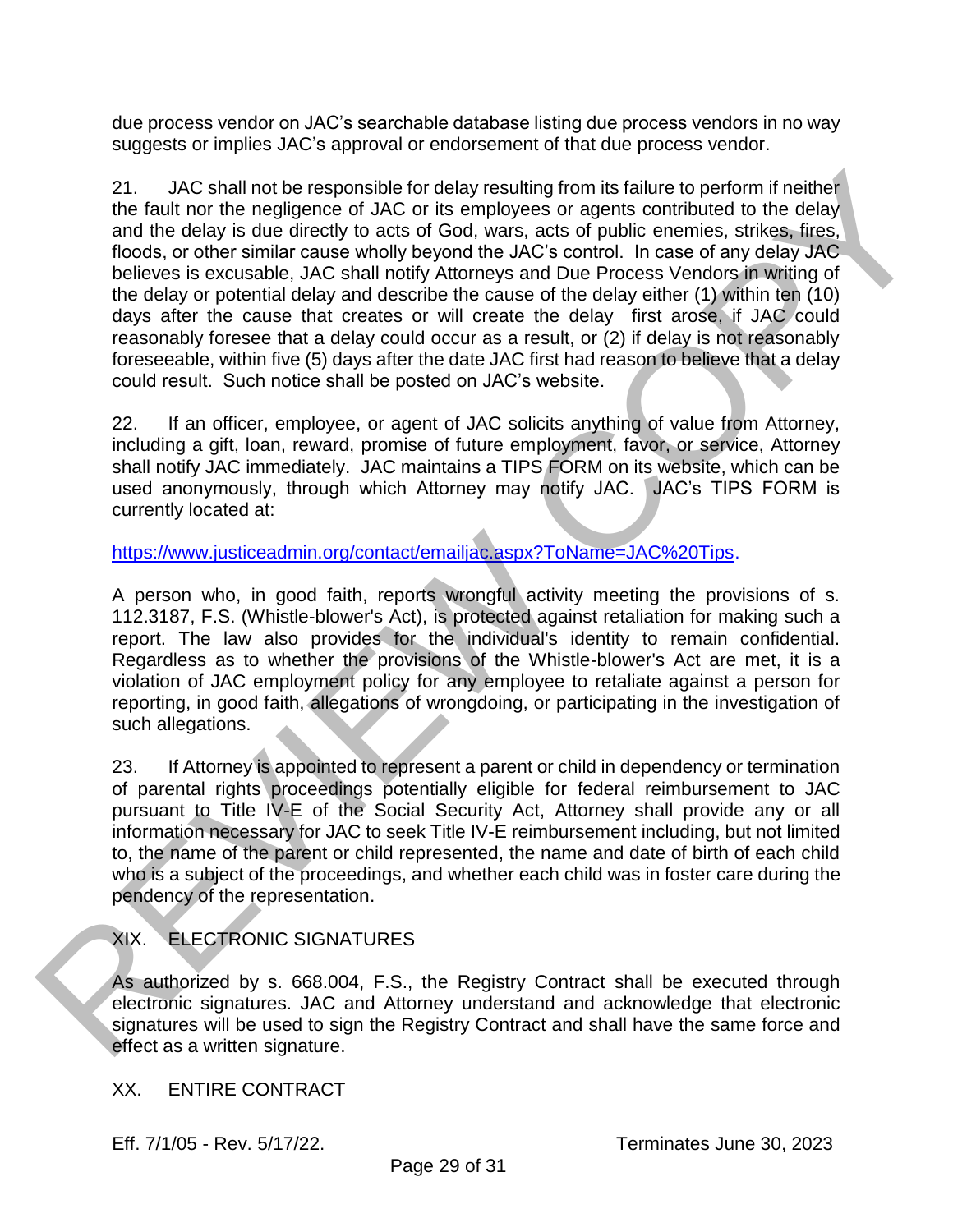1. This Registry Contract supersedes all prior negotiations, correspondence, conversations, agreements, contracts, or understandings applicable to the matters contained herein, and the parties agree that there are no commitments, agreements, contracts or understandings concerning the subject matter of this Registry Contract that are not contained in this document. Accordingly, it is agreed that no deviation from the terms of this Registry Contract shall be predicated upon any prior representations, agreements, or contracts, whether oral or written.

2. The Registry Contract contains all the terms and conditions agreed upon by the parties, which terms and conditions shall govern all transactions between JAC and Attorney. The Registry Contract may only be modified or amended upon mutual written agreement of JAC and Attorney. No oral agreements or representations shall be valid or binding upon JAC or Attorney.

XXI. THIS REGISTRY CONTRACT CONSTITUTES A UNIFORM STATEWIDE CONTRACT PROMULGATED BY JAC PURSUANT TO S. 27.40, F.S. THIS REGISTRY CONTRACT MAY NOT BE ALTERED, MODIFIED, OR AMENDED EXCEPT THROUGH A SEPARATE CONTRACT EXECUTED BY ATTORNEY AND AN AUTHORIZED REPRESENTATIVE OF JAC. IF ANY TERM OF THIS REGISTRY CONTRACT IS ALTERED, MODIFIED, AMENDED, OR OTHERWISE CHANGED TO DEVIATE FROM THE TERMS OF THE UNIFORM STATEWIDE CONTRACT PROMULGATED BY JAC, THEN THIS REGISTRY CONTRACT IS VOID AB INITIO IN ITS ENTIRETY NOTWITHSTANDING ANY EXECUTION BY AN AUTHORIZED REPRESENTATIVE OF JAC. ALTERATIONS, MODIFICATIONS, OR AMENDMENTS INCLUDE ANY HANDWRITTEN OR TYPOGRAPHICAL CHANGE OR DEVIATION OF ANY OF THE TERMS OF THE UNIFORM STATEWIDE CONTRACT. PERFORMANCE BY JAC UNDER THIS REGISTRY CONTRACT SHALL UNDER NO CIRCUMSTANCES WAIVE THIS PROVISION. conversations, agreement of particular to the matter of the matter of the matter and the matter of the state of the Registry Contract and the state of the State and the Contract of the State and the Contract of the State a